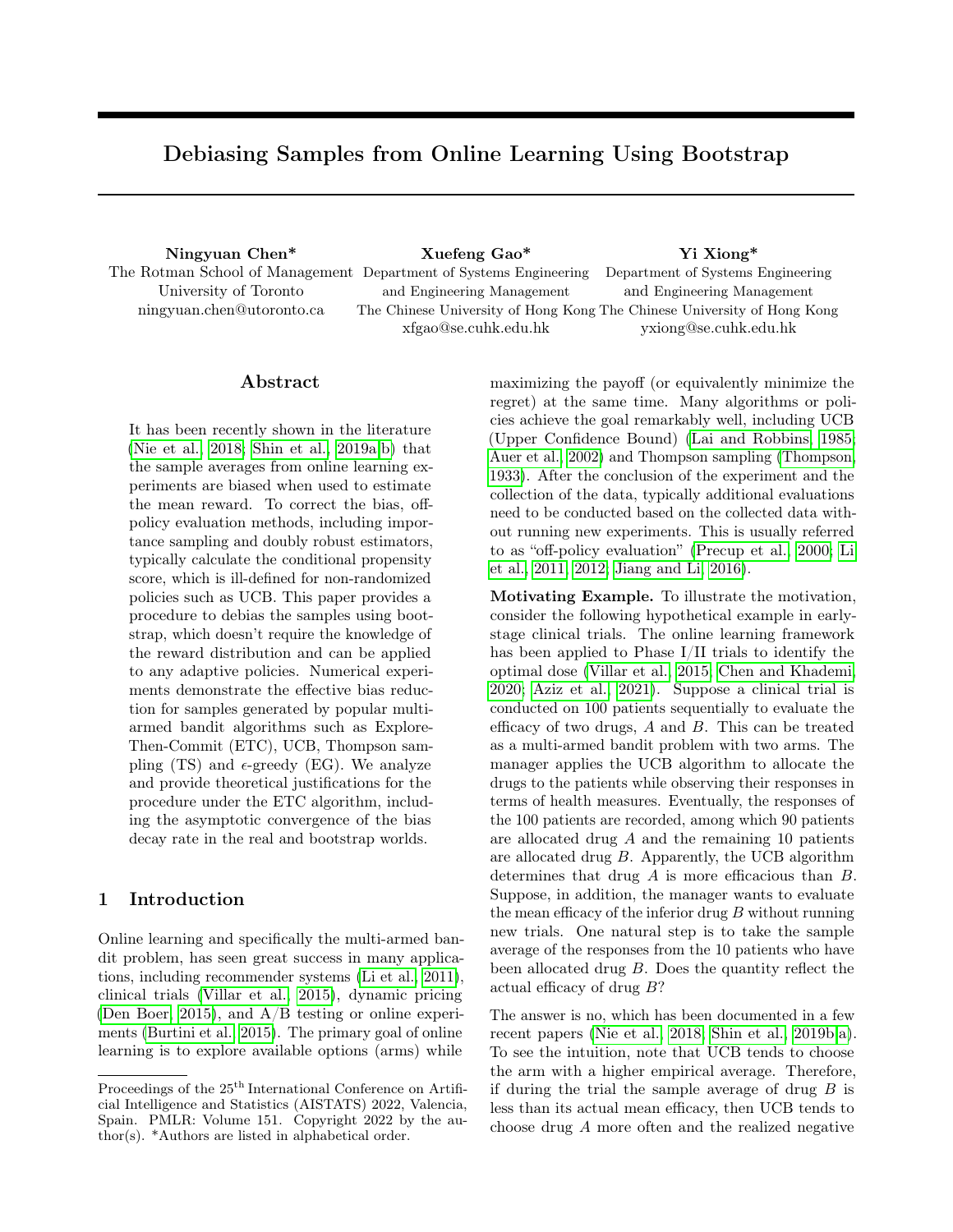bias is not likely to be fully corrected. On the other hand, if the sample average happens to be higher than the actual mean, then UCB tends to choose drug B relatively more and correct the realized positive bias. Due to the asymmetry, the sample average of drug B is typically negatively biased.

To correct the bias, the literature on off-policy evaluations provides a few potential methods [\(Li et al., 2015;](#page-10-6) [Swaminathan and Joachims, 2015;](#page-10-7) [Jiang and Li, 2016;](#page-9-6) [Dimakopoulou et al., 2017;](#page-9-9) [Farajtabar et al., 2018;](#page-9-10) [Hadad et al., 2021\)](#page-9-11), including importance sampling and doubly robust estimators. Embedded in almost all the methods, there is a key concept called the propensity score, i.e., the probability that an arm is chosen in a period under the bandit algorithm. To estimate the unconditional propensity scores, the distribution of the rewards of the arms is required because of the adaptive nature of most bandit algorithms. However, the lack of prior knowledge of the rewards, not even their means, is precisely the reason to resort to online learning in the first place. For conditional propensity scores, they are readily available for policies with internal randomization such as TS and EG [\(Hadad et al.,](#page-9-11) [2021\)](#page-9-11). However, for other popular policies such as ETC and UCB which are non-randomized, the methods do not work and some adjustments have to be used [\(Dimakopoulou et al., 2017\)](#page-9-9).

Our Contribution. To overcome the challenge, we introduce a simulation-based algorithm to debias the sample means and provide more reliable estimators for the mean rewards of the arms. At a high level, the algorithm can be described in the following steps:

- 1. Based on the collected data from the experiment in the real world, we construct bootstrap reward distributions,  $P_1^*, \ldots, P_K^*$ , for the K arms. The bootstrap distribution could be Efron's bootstrap [\(Efron and Tibshirani, 1994\)](#page-9-12) or multiplier bootstrap [\(van Der Vaart and Wellner, 1996;](#page-10-8) [Cher](#page-9-13)[nozhukov et al., 2013\)](#page-9-13).
- 2. Simulate independent experiments in the "bootstrap" world using the same policy as in the real world, say, UCB. The rewards of the arms in the bootstrap world are generated using  ${P_k^*}_{k=1}^K$ .
- 3. For a bootstrap experiment, the difference between the sample average of the rewards of arm k and the mean reward in the "bootstrap" world  $\mathsf{E}_{P_k^*}[X]$ , which is the sample mean of arm  $k$  in the realworld experiment, provides a realization of the bias in the "bootstrap" world.
- 4. Average the realized bias of all the bootstrap experiments and use it to debias the data in the real world.

The algorithm has the following features. First, it doesn't require any knowledge of the probability model that generates the rewards. This is the benefit of using bootstrap to construct data-dependent distributions. Second, it is not specific to certain bandit algorithms. As long as the bandit algorithm that generates the data in the real world can be replicated in the bootstrap world, the debiasing procedure works. In Section [3,](#page-3-0) we apply the procedure to four popular bandit algorithms: Explore-Then-Commit (ETC), UCB, Thompson sampling, and  $\epsilon$ -greedy. The corrected bias is always smaller, demonstrating the effectiveness of the procedure.

We also provide theoretical justifications when applying the approach to the ETC algorithm. In general, the exact analytical understanding of adaptive algorithms is difficult. We follow the literature [\(Boutilier et al.,](#page-9-14) [2020;](#page-9-14) [Perchet et al., 2016\)](#page-10-9) and analyze ETC in the two-armed bandit problem. Specifically, for the ETC algorithm, we theoretically characterize the biases in the real world and the bootstrap world when there are two arms and the rewards are Gaussian. This allows us to evaluate how well the bootstrap bias approximates the real-world bias. In particular, we show that:

Informal Result: the bias of the real and bootstrap worlds decays exponentially as the length of the exploration phase grows. The ratio of their decay rates converges to one.

When the rewards are not Gaussian, we show that the ratio of the decay rate may depend on the tail behavior of the reward distribution, in particular, the Legendre-Fenchel transform of the reward distribution. We provide an asymptotic bound for the ratio.

Finally, we point out that in contrast to existing studies (e.g. [Shin et al.](#page-10-1) [\(2019a\)](#page-10-1)) which provide bounds on the bias for general bandit algorithms, we are able to give precise estimates of the bias under the ETC algorithm.

Related Work. In online learning problems, reward samples are collected in an adaptive manner. The dependence usually leads to bias in the sample average. This phenomenon is empirically documented in [\(Xu](#page-10-10) [et al., 2013;](#page-10-10) [Villar et al., 2015\)](#page-10-3). Theoretically, [Nie](#page-10-0) [et al.](#page-10-0) [\(2018\)](#page-10-0) give sufficient conditions under which the sample mean is negative. [Shin et al.](#page-10-2) [\(2019b,](#page-10-2)[a\)](#page-10-1) provide a thorough analysis of the magnitude of the bias in multi-armed bandit problems.

How to debias the sample mean and learn the actual mean of the reward has attracted attention in recent literature. [Xu et al.](#page-10-10) [\(2013\)](#page-10-10) proposes a debiasing method by collecting another data log or a "held-out" set. Collecting additional data improves the estimation in most cases, but it is not always feasible in many applications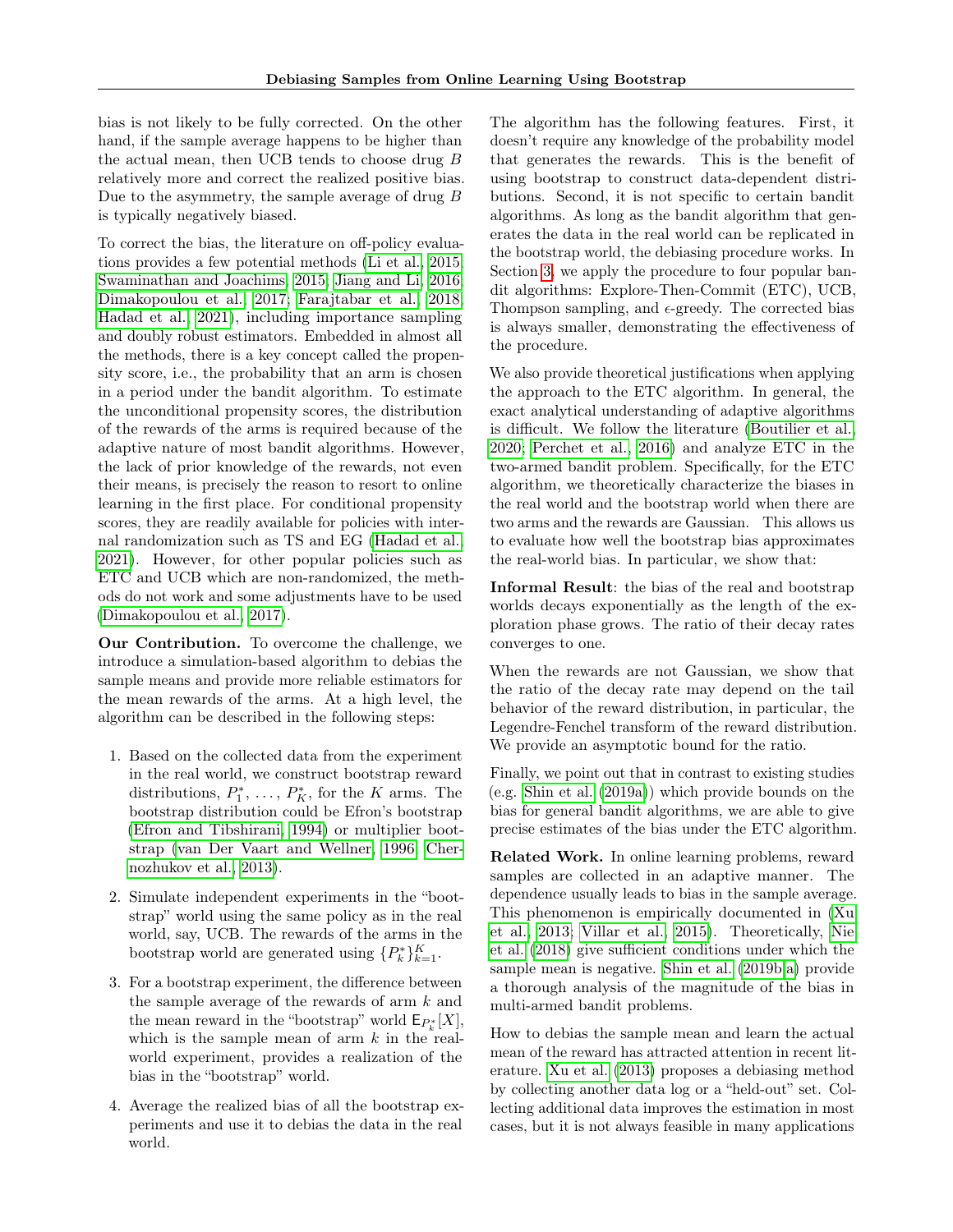such as clinical trials. In comparison, our method only relies on the bandit experiment without additional data. In [Nie et al.](#page-10-0) [\(2018\)](#page-10-0), the authors provide an MLE-based approach that models the whole stochastic process and find the parameter (mean) that yields the maximum likelihood. Their approach requires the knowledge of the reward distribution to construct the likelihood function. [Neel and Roth](#page-10-11) [\(2018\)](#page-10-11) shows that the bias problem is mitigated if the data collection procedure is differentially private. [Deshpande et al.](#page-9-15) [\(2018\)](#page-9-15) introduces a ridge-type debiased estimator of the ordinary least squares estimator, which is computed adaptively to optimize bias-variance tradeoff. The debiasing procedure requires access to the data collection policy to construct a reasonable regularization parameter of the ridge estimation. Another line of literature uses the framework of causal inference. In particular, important sampling or propensity scoring has been used in [Li et al.](#page-10-6) [\(2015\)](#page-10-7); [Swaminathan and Joachims](#page-10-7) (2015); [Schnabel et al.](#page-10-12) [\(2016\)](#page-10-12); [Dimakopoulou et al.](#page-9-9) [\(2017\)](#page-9-9); [Vlassis et al.](#page-10-13) [\(2019\)](#page-10-13); [Hadad et al.](#page-9-11) [\(2021\)](#page-9-11) to develop off-policy evaluation schemes. In order to evaluate the propensity score, the method typically only works for bandit algorithms with internal randomization such as Thompson sampling.

Our work builds on the bootstrap method, introduced by [Eforn](#page-9-16) [\(1979\)](#page-9-16). Due to the data-dependent nature, bootstrap usually doesn't require any knowledge of the distribution itself and is well suited for multi-armed bandit problems. For example, [Hao et al.](#page-9-17) [\(2019\)](#page-9-17) replaces the confidence bound in UCB with the bootstrap version to circumvent the dependence on model parameters such as the subgaussian parameter of the reward distribution. [\(Eckles and Kaptein, 2014;](#page-9-18) [Os](#page-10-14)[band and Van Roy, 2015\)](#page-10-14) use bootstrap in the posterior distribution of Thompson sampling to improve the computational efficiency. In addition, the bootstrap can be used to learn model coefficients in contextual bandits [\(Tang et al., 2015\)](#page-10-15), achieve near-optimal regret [\(Vaswani et al., 2018\)](#page-10-16), approximate Thompson sampling [\(Elmachtoub et al., 2017\)](#page-9-19) and conduct a generally well-performed algorithm in different models [\(Kveton](#page-9-20) [et al., 2019\)](#page-9-20). These papers apply bootstrap as a component in the online algorithm, which is different from our work. Finally, bootstrap has also been used in the offline setting or off-policy evaluation. [\(Kostrikov and](#page-9-21) [Nachum, 2020;](#page-9-21) [Hao et al., 2021\)](#page-9-22) propose a bootstrap Q-evaluation to evaluate the value of a target policy. [Bibaut et al.](#page-9-23) [\(2019\)](#page-9-23) obtains the confidence interval for its proposed doubly-robust estimator by bootstrapping. [Mary et al.](#page-10-17) [\(2014\)](#page-10-17) uses bootstrapping techniques to improve offline evaluation of contextual bandit algorithms in recommendation applications. In our paper, we focus on the bias of the sample average reward collected from a target multi-armed bandit algorithm and use bootstrap to simulate additional bandit experiments so that the bias can be evaluated.

Notations. We use  $K$  as the number of arms and  $T$ as the number of rounds in the bandit experiment. We use · ∗ for the corresponding quantity in the bootstrap world, conditional on the samples.

## 2 Problem Formulation

Suppose an agent has collected a dataset after running a bandit experiment. In particular, the agent has observed the number of rounds  $T$ , the action sequence  ${a_1, ..., a_T}$  where  $a_t \in [K] = {1, ..., K}$  is the arm pulled in round t, and the reward sequence  $\{r_1, \ldots, r_T\}$ where  $r_t \in \mathbb{R}$  is the (noisy) reward observed in round t. In addition, the agent is also aware of the bandit algorithm that has been implemented, i.e., the distribution of  $a_t$  given  $\mathcal{F}_{t-1} \triangleq \sigma(a_1, r_1, \ldots, a_{t-1}, r_{t-1}).$ However, the reward distributions  $P = \{P_1, \ldots, P_K\}$ are unknown, in particular, the mean  $\mu_k$  for each arm  $k$  is unknown.

The agent is interested in the average reward of, say, arm  $k \in [K]$ . A straightforward approach is to take the sample average of the rewards generated from arm k:  $\hat{\mu}_k = \frac{\sum_{t=1}^T r_t \mathbb{I}_{\{a_t=k\}}}{\sum_{t=1}^T \mathbb{I}_{\{a_t=k\}}}.$  As documented in the literature [\(Nie et al., 2018;](#page-10-0) [Shin et al., 2019b,](#page-10-2)[a\)](#page-10-1), such a statistic is usually biased, especially for suboptimal arms. That is, the bias given by  $\mathsf{E}_P[\hat{\mu}_k] - \mu_k$  is often negative, where  $\mu_k$  is the mean of the reward of arm k. However, the quantity depends on the algorithm and its interaction with the unknown  $P$ . To show the intractability of this quantity, consider  $\mathsf{E}_P[\sum_{t=1}^T \mathbb{I}_{\{a_t=k\}}]$ , the expected value of the total number of pulls of arm k under a particular algorithm. This seemingly simple quantity usually doesn't have a closed-form expression even when  $P$  is known, for most algorithms such as UCB and Thompson sampling. It is unclear if we can estimate the bias and use it to debias the sample averages.

Next, we propose a procedure to estimate the quantity based on bootstrap [\(Efron and Tibshirani, 1994\)](#page-9-12) and in particular, multiplier bootstrap [\(van Der Vaart and](#page-10-8) [Wellner, 1996;](#page-10-8) [Chernozhukov et al., 2013\)](#page-9-13).

#### 2.1 Multiplier Bootstrap

In this section, we first introduce the idea of multiplier bootstrap generally.

Let  $\mathcal{X} = \{z_1, \ldots, z_n\}$  be i.i.d. observations from an unknown distribution  $F$ , whose mean is  $\mu$ . Then the sample mean and sample variance can be calculated by  $\hat{\mu} = \frac{z_1 + \dots + z_n}{n}$  and  $\hat{\sigma}^2 = \frac{1}{n} \sum_{i=1}^n (z_i - \hat{\mu})^2$ . Conditioned on  $X$ , the goal of bootstrap is to construct and simulate samples from F approximately, say  $\mathcal{X}^* = \{z_1^*, \ldots, z_m^*\},$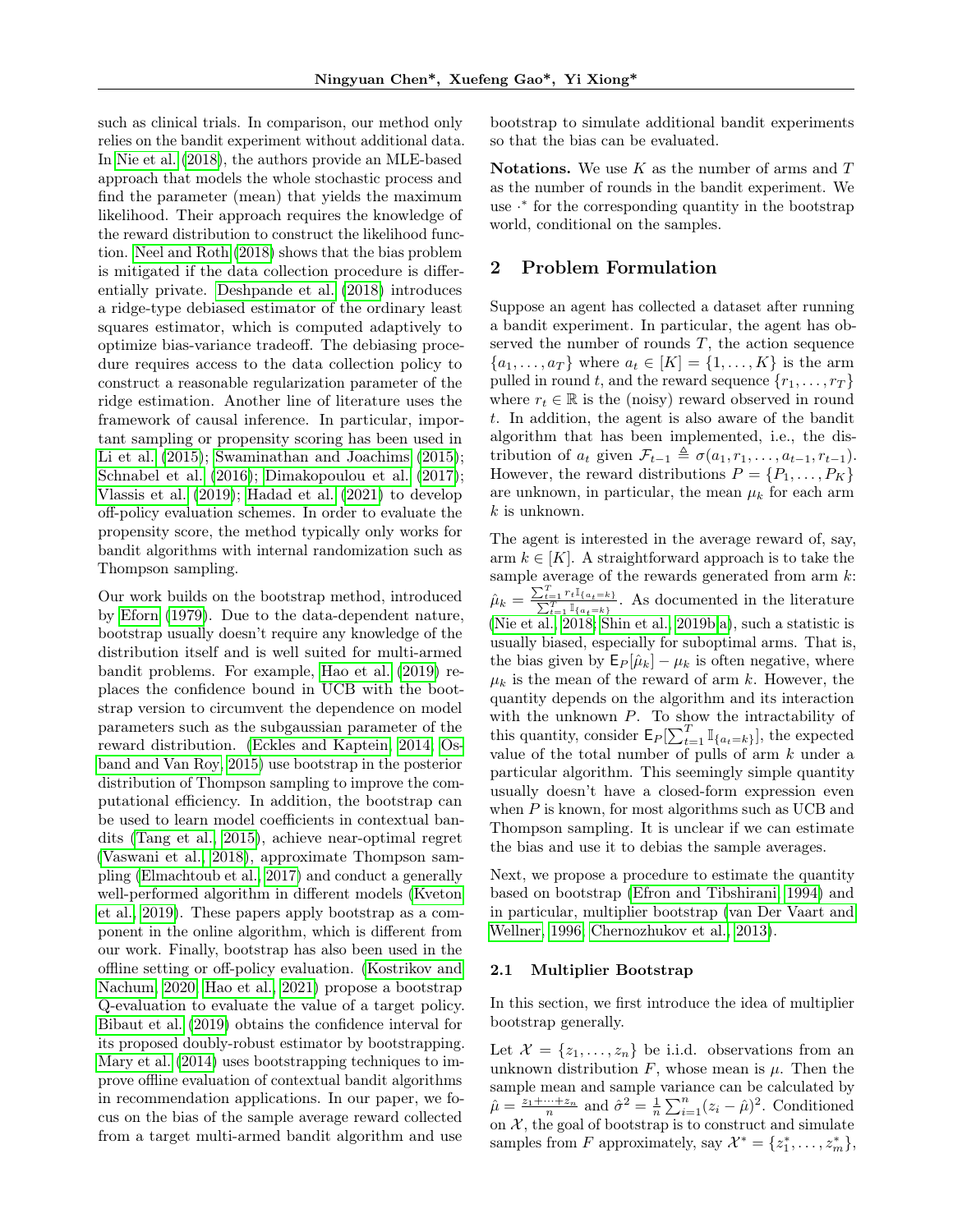without knowing  $F$ .

There are two bootstrap approaches involved in this study. Efron's bootstrap (EB) [\(Efron, 1982\)](#page-9-24) draws each sample  $z_j^*$  uniformly randomly from  $\mathcal X$  with replacement. That is  $P(z_j^* = z_i) = \frac{1}{n}, \forall i = 1, ..., n$ . Equivalently, one can think of  $z_j^* = \sum_{i=1}^n w_{ij} z_i$ , where the weight  $(w_{1j}, \ldots, w_{nj})$  has a multinomial distribution with parameters  $(1; 1/n, \ldots, 1/n)$ .

Another bootstrap approach, which is the focus of this paper, is referred to as multiplier bootstrap (MB) [\(van Der Vaart and Wellner, 1996\)](#page-10-8). It has attracted the attention of many scholars due to its analytical tractability [\(Arlot et al., 2010;](#page-9-25) [Chernozhukov et al.,](#page-9-13) [2013;](#page-9-13) [Hao et al., 2019\)](#page-9-17). In multiplier bootstrap, we have  $z_j^* = \frac{1}{\sqrt{n}} \sum_{i=1}^n (z_i - \hat{\mu}) w_{ij} + \hat{\mu}$ , where the weight  $(w_{1j}, \ldots, w_{nj})$  is a random vector with  $\mathsf{E}[w_{ij}] = 0$  and  $Var[w_{ij}] = 1$ . It is clear that  $E[z_j^*] = \hat{\mu}$  and  $Var[z_j^*] =$  $\hat{\sigma}^2$ , so MB preserves the sample mean and variance.

In our problem, the data  $\mathcal X$  consists of the action sequence  $\{a_1, \ldots, a_T\}$  and the reward sequence  $\{r_1, \ldots, r_T\}$ . We use MB to construct the distribution of the reward of each arm with Gaussian weights, i.e.,  $w_{i,j} \sim N(0, 1)$ . Therefore, conditional on X, a reward from arm k can be generated by

$$
P_k^* \sim N(\hat{\mu}_k, \hat{\sigma}_k^2),\tag{1}
$$

where  $\hat{\mu}_k$  and  $\hat{\sigma}_k$  are the sample mean and variance of the observed rewards from arm  $k$ .

#### 2.2 Use Multiplier Bootstrap for Debiasing

It is not a new idea to use bootstrap to correct the bias in the samples [\(Efron and Tibshirani, 1994;](#page-9-12) [Steck and](#page-10-18) [Jaakkola, 2003\)](#page-10-18). But because of the structure of this application (the sequential nature of the observations), it is not straightforward to apply bootstrap. We next elaborate on the major steps and intuition of the algorithm. After collecting the data from the experiment, we simulate  $B$  additional experiments in the bootstrap world, using the same  $K, T$ , and the bandit algorithm. The reward of the bootstrap experiments is generated according to [\(1\)](#page-3-1). Comparing the experiments in the bootstrap and the real world, the bootstrap reward distribution only offers an approximation. However, because the implemented bandit algorithm is known, the bootstrap experiments correctly capture the intertemporal dependence introduced by the sequential decision-making. Therefore, the bias calculated in the bootstrap world may be used to estimate the bias in the real world, thanks to the known reward distribution in the bootstrap world. Algorithm [1](#page-3-2) demonstrates the process.

Algorithm 1 Using MB to debias the samples from a bandit experiment

- <span id="page-3-2"></span>**Require:** The horizon  $T$ , the number of arms  $K$ , the action sequence  $\{a_1, \ldots, a_T\}$ , the reward sequence  ${r_1, \ldots, r_T}$ , the implemented bandit algorithm
- 1: Parameters: bootstrap sample size B
- 2: for  $b = 1, \ldots, B$  do
- 3: Simulate a bandit experiment with the same  $K, T$  and bandit algorithm in the bootstrap world, where the reward of arm  $k$  is generated by  $(1)$
- 4: Record the action sequence  $\left\{a_{b,1}^*,\ldots,a_{b,T}^*\right\}$  and the reward sequence  $\{r_{b,1}^*, \ldots, r_{b,T}^*\}$

5: Calculate the sample average of the reward of the arms in the experiment

$$
\hat{u}_{b,k}^* = \frac{\sum_{t=1}^T r_{b,t}^* \mathbb{I}_{\{a_{b,t}^* = k\}}}{\sum_{t=1}^T \mathbb{I}_{\{a_{b,t}^* = k\}}}, \quad \forall \, k = 1, \dots, K
$$

6: end for

 $\overline{I}$ 

- 7: Calculate the average bias in the bootstrap world: Estimated Bias =  $\frac{1}{B} \sum_{b=1}^{B} \hat{\mu}_{b,k}^* - \hat{\mu}_k$
- 8: return the debiased sample average as the estimator for  $\mu_k$ ,  $\forall k = 1, \ldots, K$ :

 $\hat{\mu}_k$  – Estimated Bias =  $2\hat{\mu}_k - \frac{1}{B} \sum_{b=1}^B \hat{\mu}_{b,k}^*$ 

# <span id="page-3-1"></span><span id="page-3-0"></span>3 Numerical Performance

In this section, we test the performance of Algorithm [1](#page-3-2) for bandit experiments using four popular bandit algorithms, including Explore-Then-Commit (ETC), upper confidence bound (UCB), Thompson sampling (TS) and  $\epsilon$ -greedy (EG), for  $T = 100$  and  $K = 2$  (also  $K = 4$ ). We consider two reward distributions: unitvariance normal distribution with  $\mu_1 = 1$ ,  $\mu_2 = 1.5$  and Bernoulli random variables with  $\mu_1 = 0.3, \mu_2 = 0.6$ . The detailed implementations of the algorithms are given below.

- ETC: pull each arm  $m = 10$  times sequentially in the first  $mK$  rounds. Choose the arm with the highest average reward for the rest of the horizon.
- UCB1: we use the version in Chapter 2.7 of [Sutton](#page-10-19) [and Barto](#page-10-19)  $(2018)$ . In particular, in round t, the arm that maximizes  $\hat{\mu}_k(t) + \sqrt{\log t/N_k(t)}$  is pulled, where  $\hat{\mu}_k(t)$  is the empirical average reward of arm k and  $N_k(t)$  is the number of rounds arm k is pulled prior to t. If  $N_k(t) = 0$ , then k is considered to be a maximizing action/arm.
- TS: pull the arm according to its posterior probability of being the optimal arm [\(Russo et al., 2017\)](#page-10-20). We set the prior distribution to be a normal distribution.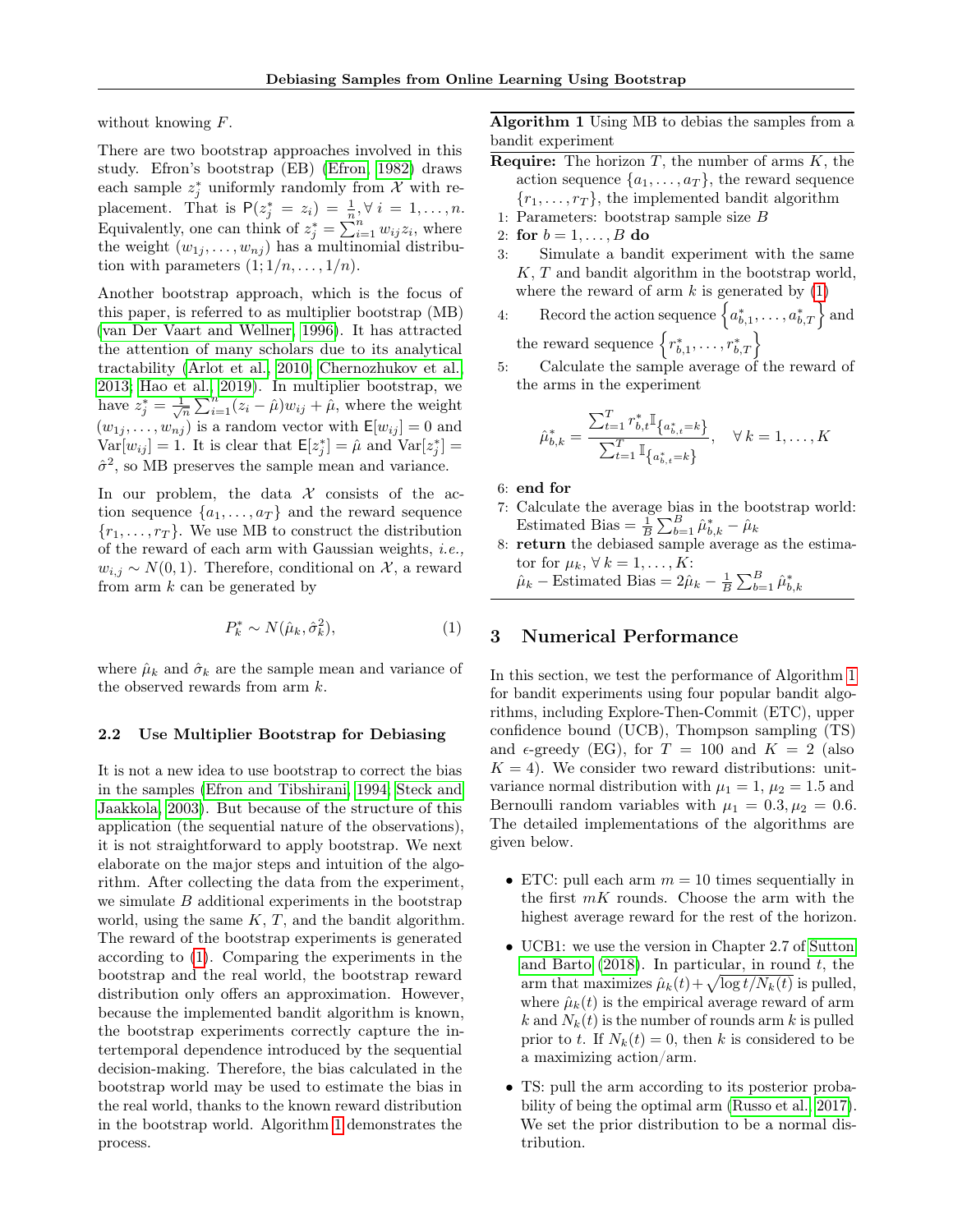• EG: pull the arm with the highest empirical average reward so far (greedy) with probability  $1 - \epsilon$ and selects a uniformly random arm with probability  $\epsilon$ . We set  $\epsilon = 0.05$ .

We consider  $B = 1,000$  bootstrap simulations in Algorithm [1](#page-3-2) when calculating the debiased sample average in Step [8.](#page-3-2) To evaluate the bias in the real world,  $E[\hat{\mu}_k] - \mu_k$ , we run the bandit experiment  $L = 1000$ times and take the average. We also report the debiased sample average using MB or EB. The numerical experiments are conducted on a PC with 3.10 GHz Intel Processor and 16 GB of RAM.

Moreover, we implement the two propensity score based methods in [Hadad et al.](#page-9-11) [\(2021\)](#page-9-11): the inverse propensity score weighted (IPW) estimator and the augmented inverse propensity weighted (AIPW) estimator, for EG and TS. Note that both estimators are unbiased: if we run a large number of bandit experiments and take the average bias, it is going to be zero. In addition, both estimators only work for bandit algorithms with internal randomization. Therefore, we compare the mean-squared error (MSE) of our method and these two methods for EG and TS.

Table [1](#page-5-0) demonstrates the performance of Algorithm [1.](#page-3-2) The column "E[ $\hat{\mu}_k$ ] –  $\mu_k$ " reports the bias of arm k in the real world, and it is estimated by the sample average  $\frac{1}{L} \sum_{l=1}^{L} (\hat{\mu}_{l,k} - \mu_k)$ , where  $\hat{\mu}_{l,k}$  denotes the sample mean of arm  $k$  in the  $l$ −th bandit experiment in the real world. The "Estimated Bias" in the bootstrap world in Table [1](#page-5-0) is calculated as follows. For each of the l-th bandit experiment, we use  $B = 1000$  bootstrap simulations to apply Algorithm 1 and calculate the bias in the bootstrap world by  $\frac{1}{B} \sum_{b=1}^{B} \hat{\mu}_{l,b,k}^{*} - \hat{\mu}_{l,k}$ , where  $\hat{\mu}_{l,b,k}^{*}$ denotes the sample average reward of arm  $k$  in the  $b$ −th bootstrap simulation (see Lines 5–7 of Algorithm [1\)](#page-3-2). Then the "Estimated Bias" in the bootstrap world is computed by  $\frac{1}{L} \sum_{l=1}^{L} \left( \frac{1}{B} \sum_{b=1}^{B} \hat{\mu}_{l,b,k}^* - \hat{\mu}_{l,k} \right)$ . Finally, the "Corrected  $E[\hat{\mu}_k]$ " in the bootstrap world is estimated by  $\frac{1}{L} \sum_{l=1}^{L} \left( 2\hat{\mu}_{l,k} - \frac{1}{B} \sum_{b=1}^{B} \hat{\mu}_{l,b,k}^{*} \right)$  (c.f. Line 8 of Algorithm [1\)](#page-3-2), which shows the average debiasing effect. In all the instances, Algorithm [1](#page-3-2) is able to give a more accurate estimator for the mean reward of each arm. Although there are occasions when the bias is already quite small and Algorithm [1](#page-3-2) over-corrects, Algorithm [1](#page-3-2) is very effective in achieving bias reduction overall.

In Figures [1,](#page-5-1) [2,](#page-5-2) [3](#page-5-3) and [4,](#page-5-4) we provide more information about the performance of Algorithm [1.](#page-3-2) In particular, we show the histogram of the raw sample mean as well as MB corrected sample means among the 1,000 bandit experiments. The average is illustrated by the dashed vertical lines and the actual mean reward by the solid vertical lines. Again, after applying MB to the sample means, the bias is significantly reduced.

To compare to IPW and AIPW, Figures [5](#page-6-0) and [6](#page-6-1) illustrate the MSE of the corrected mean rewards among the 1000 bandit experiments. The MSE of all methods decrease as the horizon T increases although the MSE of MB appear to be constants. Actually it also decreases by around  $10\%$  when T increases from 25 to 100 in the figures. However, because the magnitude of the MSE of MB is smaller than that of IPW and AIPW, it becomes difficult to observe this decreasing pattern when the MSE of three methods are plotted in the same figure. When T is small (e.g.  $T = 25$ ), there is some fluctuation of the MSE curves because the number of samples is too small, and in this case we can find that the MSE of IPW and AIPW is much larger compared with the MSE of MB. A large variance is a common issue for propensity score based methods. By trading off a little bias for variance reduction, Al-gorithm [1](#page-3-2) seems to be more robust for small  $T$ . When  $T = 100$ , all methods achieve a similar level of MSE. We also remark that when  $T$  becomes very large (e.g.  $T > 10000$ , the MSE of all three estimators become very small and close to zero.

We also briefly discuss the effect of the bootstrap size B on the bias estimation and correction. For simplicity, we present results for the ETC algorithm with Gaussisan rewards in the two-armed bandit problem. Below we report the corrected mean estimators for the two arms. From Table [1,](#page-5-0) the corrected means are [0.9859, 1.5072] when  $B = 1000$ . In our experiments we find that the corrected means are [0.9847, 1.5073] when  $B = 50$ , [0.9853, 1.5058] when  $B = 100$ , and [0.9854, 1.5075] when  $B = 500$ . This shows that when B is of moderate size, our algorithm already corrects the bias very well and produces results that are very close to the true means [1, 1.5].

Finally, we also conduct additional bandit experiments with  $K = 4$  arms: Gaussian reward with mean  $\mu =$  $\{2, 2.5, 3, 3.5\}$  and standard deviation  $\sigma = \{2, 1, 2, 1\},\$ and Bernoulli reward with mean  $\mu = \{0.4, 0.5, 0.7, 0.8\}.$ The four algorithms are repeated 1, 000 times, each instance with  $B = 1,000$  bootstrap simulations for both Efron's bootstrap and Gaussian multiplier bootstrap. The results are presented in Appendix [A.](#page-11-0) They further demonstrate the effectiveness of the proposed algorithm.

### 4 Theoretical Results for ETC

In this section, we analyze the performance of Algorithm [1](#page-3-2) when the ETC algorithm (see Section [3\)](#page-3-0) is used in the bandit experiment. The next lemma characterizes the sign of the bias of the ETC algorithm in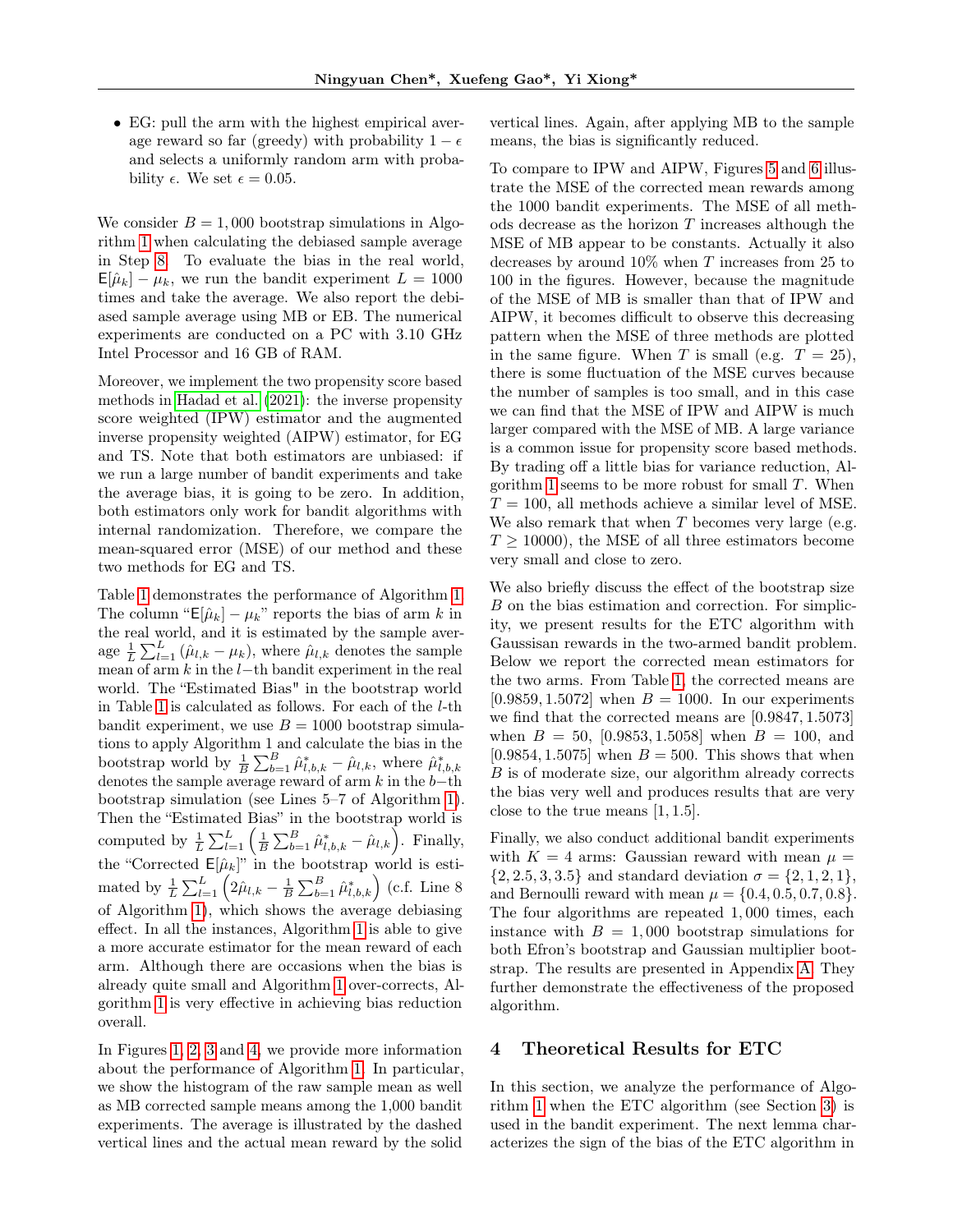Debiasing Samples from Online Learning Using Bootstrap

<span id="page-5-0"></span>

|            | Reward    | Real World               |           |                  |        | Bootstrap World       |           |                            |        |
|------------|-----------|--------------------------|-----------|------------------|--------|-----------------------|-----------|----------------------------|--------|
| Algorithm  |           | $E[\hat{\mu}_k] - \mu_k$ |           | $E[\hat{\mu}_k]$ |        | <b>Estimated Bias</b> |           | Corrected $E[\hat{\mu}_k]$ |        |
|            |           | Arm 1                    | Arm 2     | Arm 1            | Arm 2  | Arm 1                 | Arm 2     | Arm 1                      | Arm 2  |
| <b>ETC</b> | Normal    | $-0.0518$                | $-0.0324$ | 0.9482           | 1.4676 | $-0.0377$             | $-0.0396$ | 0.9859                     | 1.5072 |
|            | Bernoulli | $-0.0184$                | $-0.0167$ | 0.2816           | 0.5833 | $-0.0148$             | $-0.0156$ | 0.2964                     | 0.5989 |
| UCB        | Normal    | $-0.3407$                | $-0.0348$ | 0.6593           | 1.4652 | $-0.2026$             | $-0.0361$ | 0.8619                     | 1.5012 |
|            | Bernoulli | $-0.0384$                | $-0.0035$ | 0.2616           | 0.5965 | $-0.0406$             | $-0.003$  | 0.3022                     | 0.5996 |
| TS         | Normal    | $-0.3717$                | $-0.0504$ | 0.6283           | 1.4496 | $-0.1804$             | $-0.0268$ | 0.8087                     | 1.4764 |
|            | Bernoulli | $-0.0458$                | $-0.0098$ | 0.2542           | 0.5902 | $-0.03$               | $-0.0032$ | 0.2842                     | 0.5934 |
| EG         | Normal    | $-0.167$                 | $-0.109$  | 0.833            | 1.391  | $-0.1171$             | $-0.0958$ | 0.9501                     | 1.4868 |
|            | Bernoulli | $-0.0508$                | $-0.0828$ | 0.2492           | 0.5172 | $-0.0533$             | $-0.0377$ | 0.3025                     | 0.5549 |

┱

Table 1: Debaising using Algorithm [1](#page-3-2) for a two-armed bandit problem



Figure 1: Debiasing using bootstrap under ETC



Figure 2: Debiasing using bootstrap under UCB



<span id="page-5-3"></span>Ш

<span id="page-5-1"></span>Figure 3: Debiasing using bootstrap under TS



<span id="page-5-4"></span><span id="page-5-2"></span>Figure 4: Debiasing using bootstrap under EG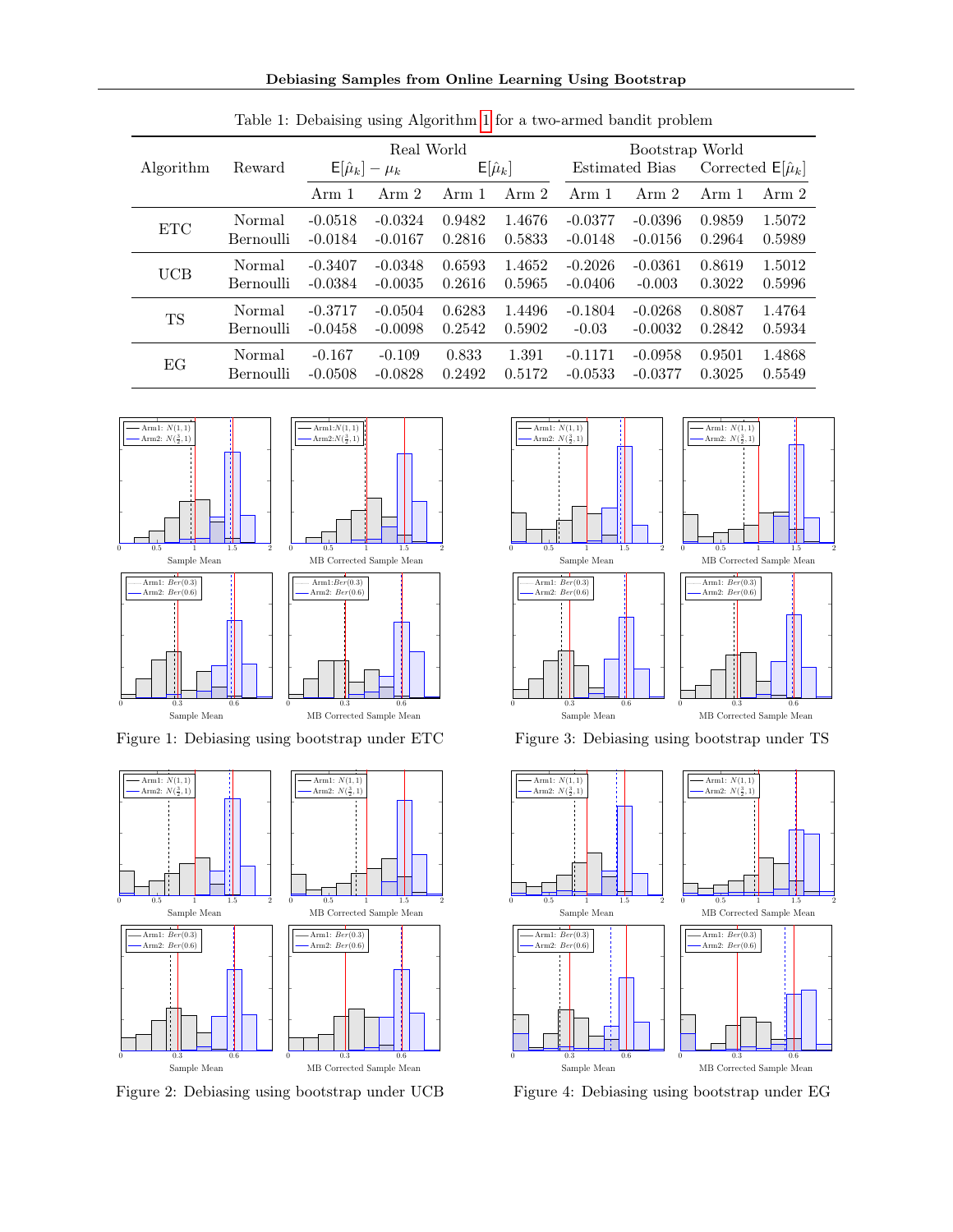



Figure 6: MSE comparison under EG

the real world.

<span id="page-6-4"></span>**Lemma 1.** Bias of arm k,  $E_P[\hat{\mu}_k] - \mu_k$ , is negative when the ETC algorithm is used for all  $k \in [K]$ .

Although the result is a special case of [Nie et al.](#page-10-0) [\(2018\)](#page-10-0), in the proof (see Appendix [B\)](#page-12-0) we are able to explicitly characterize the bias of the sample average of arm  $k$ , in the form

$$
\mathsf{E}_{P}[\hat{\mu}_{k}] - \mu_{k} \tag{2}
$$
\n
$$
= \frac{T - mK}{m + T - mK} \cdot \mathsf{E}_{P} [(\mu_{k} - \hat{\mu}_{k}(mK)) \mathbb{I}_{\{a_{mK+1} = k\}}],
$$

where  $\hat{\mu}_k(mK)$  is the sample average reward of arm  $k$  in the first  $mK$  rounds. The bias is fully generated by the correlation between  $\mu_k - \hat{\mu}_k(mK)$ , which is the deviation of the sample average in the exploration phase from the mean, and  $\mathbb{I}_{\{a_{mK+1}=k\}}$ , which is the event that arm  $k$  is chosen in the exploitation phase. The ratio outside the expectation adjusts for the length of the exploration/commit phases. The expression [\(2\)](#page-6-2) allows us to derive the main theoretical results in the paper.

#### <span id="page-6-6"></span>4.1 Two Arms with Gaussian Rewards

In this section, we consider the special case when  $K = 2$ and the rewards of both arms are generated from the normal distribution. That is, the reward of arm  $i$  is generated from  $N(\mu_i, \sigma_i^2)$  for  $i = 1, 2$ . We first compute the bias explicitly using the sample mean when the ETC algorithm is used.

<span id="page-6-3"></span>**Proposition 1.** Under the ETC algorithm, for  $K = 2$ and Gaussian rewards, the bias of the sample average of arm k's reward is

<span id="page-6-0"></span>
$$
\mathsf{E}_{P}[\hat{\mu}_{k}] - \mu_{k} \tag{3}
$$
\n
$$
= -\frac{T - 2m}{T - m} \frac{\sigma_{k}^{2}}{\sqrt{2\pi(\sigma_{1}^{2} + \sigma_{2}^{2})m}} \exp\left[-\frac{m}{2(\sigma_{1}^{2} + \sigma_{2}^{2})}(\mu_{1} - \mu_{2})^{2}\right]
$$

<span id="page-6-5"></span>.

We have the following observations from Proposition [1:](#page-6-3)

- The bias is always negative for both arms, confirming Lemma [1.](#page-6-4)
- If  $\sigma_1 = \sigma_2$ , then the bias is equal for both arms. This may be counter-intuitive, as one would expect that the better arm is more likely to be chosen after the exploration phase and the sample average is thus less biased.
- <span id="page-6-1"></span>• Given  $\sigma_1$  and  $\sigma_2$ , the bias is maximized when  $\mu_1 = \mu_2$ , i.e., when the two arms are hard to distinguish.
- Given the reward distributions, the bias is decreasing exponentially in m.

<span id="page-6-2"></span>To prove Proposition [1,](#page-6-3) we use the bias characterization [\(2\)](#page-6-2). Under the Gaussian assumption of reward distributions, the sample average  $\hat{\mu}_k(mK)$  in the exploration is still Gaussian; In addition, whether the  $arm k$  is chosen in the exploitation phase amounts to the comparison of average rewards of two arms which both follow Gaussian distributions. This allows us to obtain the explicit formula for the bias in [\(3\)](#page-6-5) in the two-arm setting. For multiple arms, it is difficult to obtain such explicit formulas due to the comparison of multiple Gaussian distributions [\(Kim and Nelson,](#page-9-26) [2007\)](#page-9-26).

Next, we investigate the effect of using Gaussian multiplier bootstrap to estimate [\(3\)](#page-6-5) and correct the bias. In order to generate the reward in the bootstrap world, we need to obtain the sample mean and variance in [\(1\)](#page-3-1). There are two outcomes in the context of ETC. If arm one has a higher average in the exploration phase,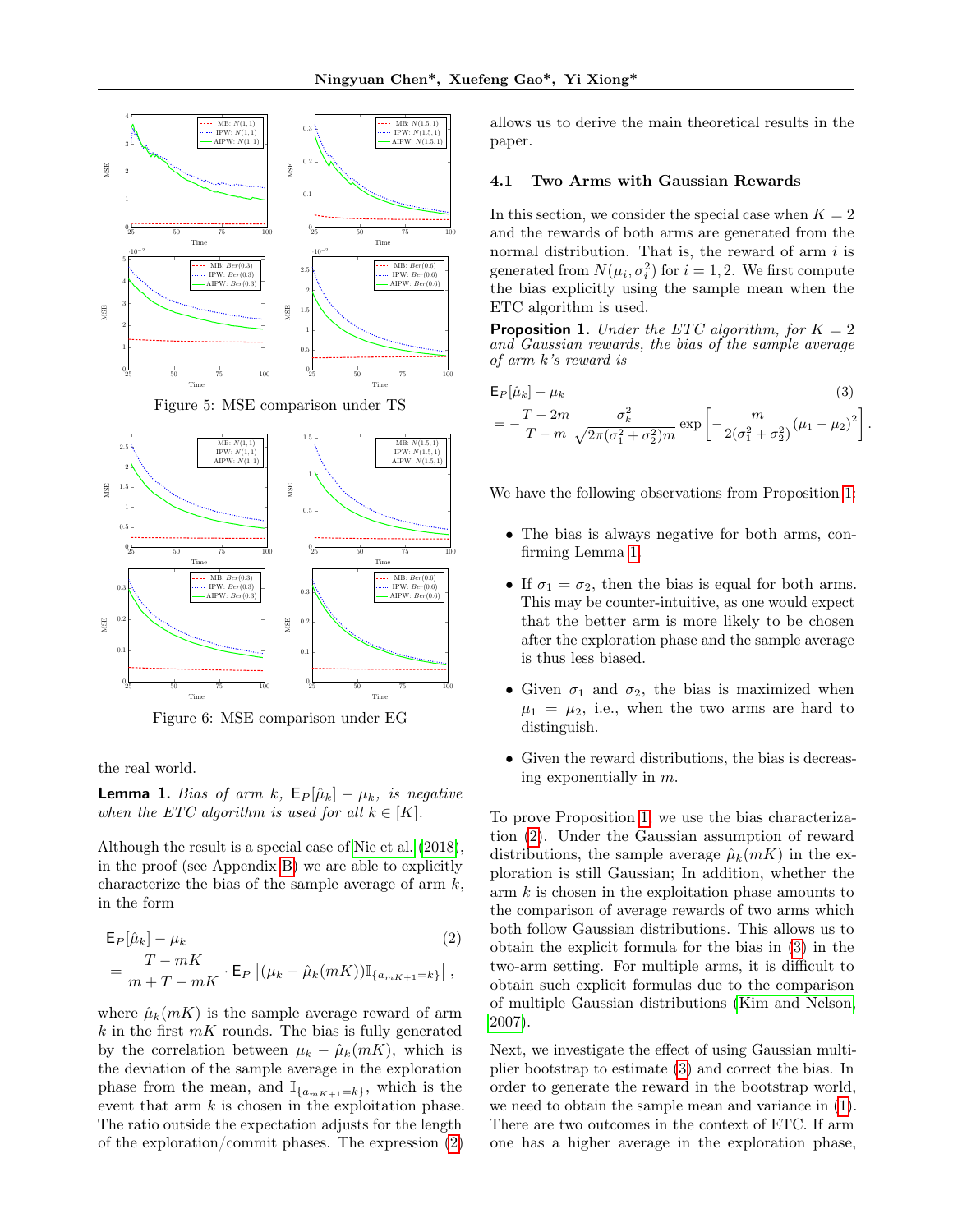.

then we have  $\hat{\mu}_1 = \frac{1}{T-m} \left( \sum_{i=1}^m r_i + \sum_{i=2m+1}^T r_i \right),$  $\hat{\sigma}_1^2 = \frac{1}{T-m} \left( \sum_{i=1}^m (r_i - \hat{\mu}_1)^2 + \sum_{i=2m+1}^T (r_i - \hat{\mu}_1)^2 \right),$  $\hat{\mu}_2 = \frac{1}{m} \sum_{i=m+1}^{2m} r_i$ , and  $\hat{\sigma}_2^2 = \frac{1}{m} \sum_{i=m+1}^{2m} (r_i - \hat{\mu}_2)^2$ . This outcome happens with probability  $\mathbb{P}(N(\mu_1, \frac{\sigma_1^2}{m}) >$  $N(\mu_2, \frac{\sigma_2^2}{m}) = \Phi\left(\frac{(\mu_1 - \mu_2)\sqrt{m}}{\sqrt{\sigma_1^2 + \sigma_2^2}}\right)$  . Otherwise, arm two has a higher average in the exploration phase. We have  $\hat{\mu}_1 = \frac{1}{m} \sum_{i=1}^m r_i$ ,  $\hat{\sigma}_1^2 = \frac{1}{m} \sum_{i=1}^m (r_i - \hat{\mu}_1)^2$ ,  $\hat{\mu}_2 =$  $\frac{1}{T-m} \sum_{i=m+1}^{T} r_i$ , and  $\hat{\sigma}_2^2 = \frac{1}{T-m} \sum_{i=m+1}^{T} (r_i - \hat{\mu}_2)^2$ . This outcome occurs with probability  $\Phi\left(\frac{(\mu_2-\mu_1)\sqrt{m}}{\sqrt{\sigma_1^2+\sigma_2^2}}\right)$ .

After obtaining  $\hat{\mu}_k$  and  $\hat{\sigma}_k$  for  $k = 1, 2$ , we can apply Proposition [1](#page-6-3) to the bandit experiments in the bootstrap world, i.e., Step [7](#page-3-2) in Algorithm [1.](#page-3-2) In particular, when  $B \to \infty$ , the law of large numbers implies that the bias in the bootstrap world is given by

$$
\lim_{B \to \infty} \frac{1}{B} \sum_{b=1}^{B} \hat{\mu}_{b,k}^{*} - \hat{\mu}_{k} = \mathsf{E}_{P^{*}}[\hat{\mu}_{k}^{*}] - \hat{\mu}_{k}
$$
\n
$$
= -\frac{T - 2m}{T - m} \frac{\hat{\sigma}_{k}^{2}}{\sqrt{2\pi(\hat{\sigma}_{1}^{2} + \hat{\sigma}_{2}^{2})m}} \exp\left[-\frac{m}{2(\hat{\sigma}_{1}^{2} + \hat{\sigma}_{2}^{2})}(\hat{\mu}_{1} - \hat{\mu}_{2})^{2}\right]
$$
\n(4)

Note that the bias is conditional on the data obtained from bandit experiment in the real world,  $\mathcal{X}, i.e.,$ the action sequence  $\{a_1, \ldots, a_T\}$ , the reward sequence  $\{r_1, \ldots, r_T\}.$ 

To compare the estimated bias in the bootstrap world, [\(4\)](#page-7-0), to the actual bias in the real world, [\(3\)](#page-6-5), note that in the bootstrap world, we simply replace  $\mu_k$  and  $\sigma_k$ by the sample version  $\hat{\mu}_k$  and  $\hat{\sigma}_k$ . Such analytical tractability is one of the major benefits of Gaussian multiplier bootstrap. We define following quantity:

$$
g_k(\mu_1, \mu_2, \sigma_1^2, \sigma_2^2)
$$
  
=  $\log \left( \frac{T - 2m}{T - m} \frac{\sigma_k^2}{\sqrt{2\pi(\sigma_1^2 + \sigma_2^2)m}} \exp \left[ -\frac{m}{2(\sigma_1^2 + \sigma_2^2)} (\mu_1 - \mu_2)^2 \right] \right)$ ,

which is the logarithm of the absolute value of bias for arm  $k$  in the real world. The corresponding quantity in the bootstrap world is thus  $g_k(\hat{\mu}_1, \hat{\mu}_2, \hat{\sigma}_1^2, \hat{\sigma}_2^2)$ . We focus on the logarithm because, as shown in Proposi-tion [1,](#page-6-3) the bias decays exponentially fast as  $m$  increases. Therefore, we focus on the ratio of the decay rate. Our next result states that the ratio converges to one asymptotically.

<span id="page-7-1"></span>**Theorem 1.** Consider the ETC algorithm for  $K = 2$ and Gaussian rewards. Choosing  $T > 2m$ , for  $k = 1, 2$ , we have

$$
\lim_{m \to \infty} \frac{g_k(\hat{\mu}_1, \hat{\mu}_2, \hat{\sigma}_1^2, \hat{\sigma}_2^2)}{g_k(\mu_1, \mu_2, \sigma_1^2, \sigma_2^2)} = 1, \text{ in probability.}
$$

Theorem [1](#page-7-1) provides a theoretical justification for the performance of Algorithm [1.](#page-3-2) At least for the ETC

algorithm, when the exploration phase lengthens, the biases from the bootstrap world and the real world converge in the logarithmic sense.

Instead of the ratio of the log-biases, one may hope to obtain a stronger result: the convergence of the ratio of the biases themselves. We caution that the claim is not true in general. This is because the exponential may distort a small error and lead to divergence.

To prove Theorem [1,](#page-7-1) we perform a Taylor expansion of  $g_k(\hat{\mu}_1, \hat{\mu}_2, \hat{\sigma}_1^2, \hat{\sigma}_2^2)$  at the point  $(\mu_1, \mu_2, \sigma_1^2, \sigma_2^2)$ . We then show that  $\nabla g_k/g_k = O(1)$  and  $||(\hat{\mu}_1 - \mu_1, \hat{\mu}_2 \mu_2, \hat{\sigma}_1^2 - \sigma_1^2, \hat{\sigma}_2^2 - \sigma_2^2$ )|| converges in probability to zero as  $m \to \infty$ . See Appendix [D](#page-13-0) for details.

#### 4.2 General Rewards

<span id="page-7-0"></span>In this section, we extend the setting in Section [4.1](#page-6-6) by considering general rewards. In particular, we consider the ETC algorithm with  $K = 2$  and the subgaussian reward distributions. The reward distribution of the first arm has mean  $\mu_1$  and variance proxy parameter  $a^2$ , i.e.  $\mathsf{E}[e^{\lambda(X_1-\mu_1)}] \leq \exp(\frac{\lambda^2 a^2}{2})$  $\frac{a^2 a^2}{2}$ ) for all  $\lambda \in \mathbb{R}$ . It is well known that  $\sigma_1^2 \triangleq \text{Var}(X_1) \leq a^2$ , where the equality holds when  $X$  is Gaussian. For simplicity, we assume the reward of the second arm is deterministic and equals  $\mu_2$ . The analysis can be extended to the general subgaussian setting.

To facilitate the presentation, we recall some definitions from the large deviations theory [\(Dembo and](#page-9-27) [Zeitouni, 1998\)](#page-9-27). Define the log moment generating function  $\eta(h) = \log \mathsf{E}[e^{hX_1}]$  for the reward of arm one. Note  $\eta$  is convex and continuously differentiable on  $\mathbb R$  with  $\eta'(0) = \mathsf{E}[X_1] = \mu_1$  (Lemma 2.2.5 of [Dembo](#page-9-27) [and Zeitouni](#page-9-27) [\(1998\)](#page-9-27)). Set  $\mathcal{H} = \{\eta'(h) : h \in \mathbb{R}\}.$  The Legendre-Fenchel transform of  $\eta$  is given by

$$
\Lambda^*(x) = \sup_{h \in \mathbb{R}} (hx - \eta(h)).
$$

Define  $\zeta$  by the implicit equation  $\eta'(\zeta) = \mu_2$  when  $\mu_2 \in \mathcal{H}$ . The next result characterizes the bias in this setting in the real world.

<span id="page-7-2"></span>**Proposition 2.** Under the ETC algorithm, for  $K =$ 2, subgaussian reward for arm one and deterministic reward for arm two, the bias of the sample average of arm one's reward is

<span id="page-7-3"></span>
$$
\mathsf{E}_{P}[\hat{\mu}_1] - \mu_1 = \frac{T - 2m}{T - m} \frac{e^{-m\Lambda^*(\mu_2)}}{\sqrt{2\pi m\eta''(\zeta)}} (-c_* + o(1)),\tag{5}
$$

as  $m \to \infty$ , where  $c_* > 0$  is a constant.

The constant  $c_*$  in the expression is semi-explicit. The value depends on whether the reward  $X_1$  has a lattice or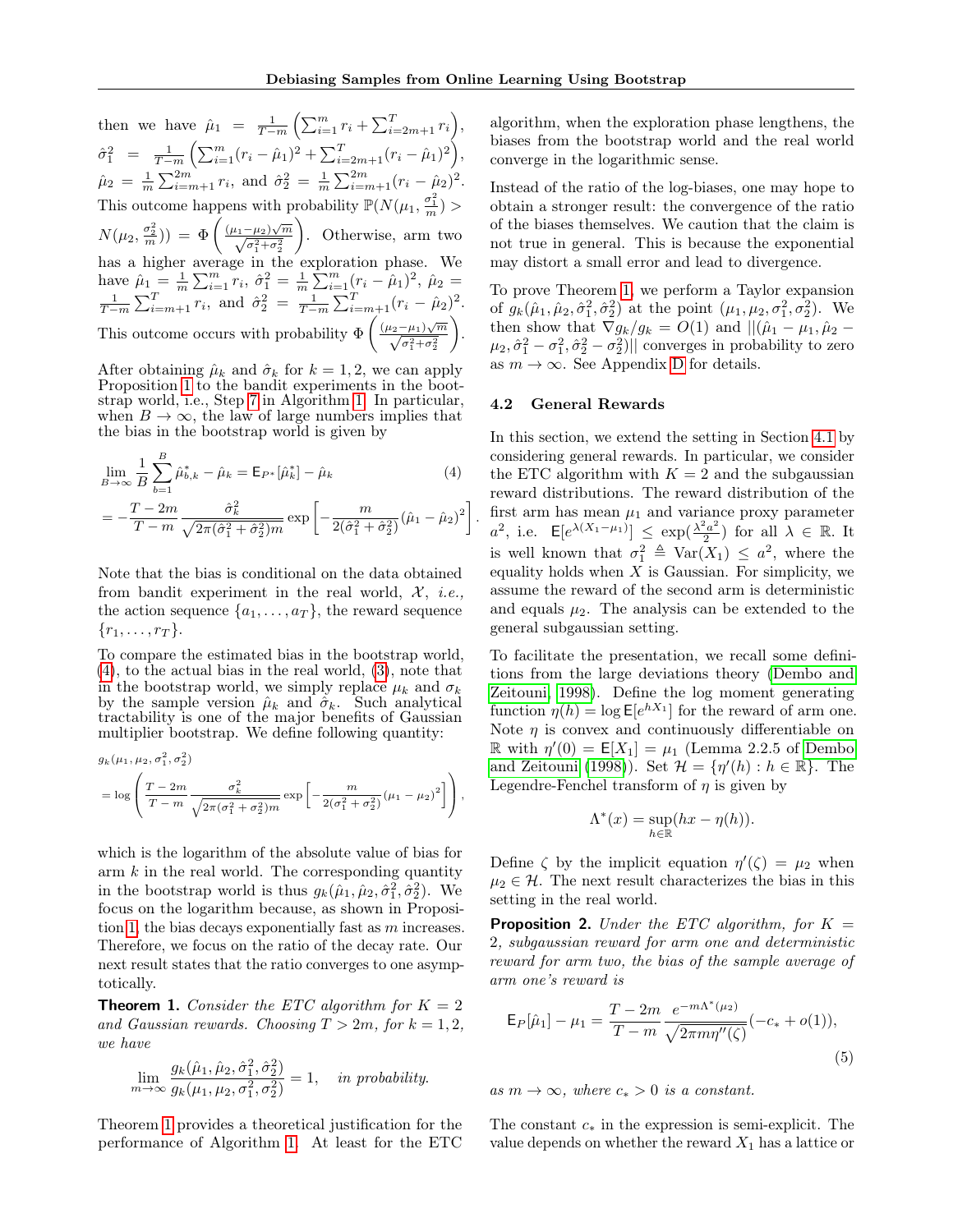non-lattice law, which is given in [\(20\)](#page-17-0) in the appendix. Proposition [2](#page-7-2) shows that the bias of arm one decays exponentially fast to zero with rate  $\Lambda^*(\mu_2)$  as m grows. This is a similar pattern to Proposition [1.](#page-6-3) In fact, in the special case that  $X_1 \sim N(\mu_1, \sigma_1^2)$ , one can readily verify that  $\eta(h) = \mu_1 h + \frac{1}{2} \sigma_1^2 h^2$ ,  $\Lambda^*(\mu_2) = \frac{1}{2\sigma_1^2} (\mu_1 - \mu_2)^2$ and  $c_* = \sigma_1^2$ . Hence, [\(5\)](#page-7-3) is consistent with [\(3\)](#page-6-5) when the rewards are Gaussian.

To prove Proposition [2,](#page-7-2) we build upon the bias characterization in [\(2\)](#page-6-2), and use tools from large deviations theory. We need the large deviations theory since one has to compare the average rewards of two arms in the exploration to decide which arm to pull in the exploitation phase for the ETC algorithm. Mathematically, to obtain [\(5\)](#page-7-3), we build on the Bahadur-Rao theorem (Theorem 3.7.4 in [Dembo and Zeitouni](#page-9-27) [\(1998\)](#page-9-27)) and provide precise estimates for the tail probabilities and tail expectations for the average of i.i.d. random variables. The details of the proof can be found in Appendix [E.](#page-15-0)

Next, we consider the bias estimate in the bootstrap world. With Gaussian bootstrap multiplier, the bootstrap distribution [\(1\)](#page-3-1) is always Gaussian with distribution  $N(\hat{\mu}_1, \hat{\sigma}_1^2)$ , capturing the first- and second-order moments of the original distribution. As a result, we can infer from [\(4\)](#page-7-0) that the bias of arm one in the bootstrap world is given by

$$
\lim_{B \to \infty} \frac{1}{B} \sum_{b=1}^{B} \hat{\mu}_{b,1}^* - \hat{\mu}_1 = \mathsf{E}_{P^*}[\hat{\mu}_1^*] - \hat{\mu}_1
$$

$$
= -\frac{T - 2m}{T - m} \frac{\hat{\sigma}_1^2}{\sqrt{2\pi \hat{\sigma}_1^2 m}} \exp \left[ -m \hat{\Lambda}^*(\mu_2) \right],
$$

where the exponential decay rate of the bias in the bootstrap world is given by

$$
\hat{\Lambda}^*(\mu_2) = \frac{1}{2\hat{\sigma}_1^2} (\hat{\mu}_1 - \mu_2)^2.
$$
 (6)

Comparing  $\hat{\Lambda}^*(\mu_2)$  in [\(6\)](#page-8-0) to  $\Lambda^*(\mu_2)$  in [\(5\)](#page-7-3), we have:

<span id="page-8-1"></span>Theorem 2. Under the same assumptions of Proposition [2,](#page-7-2) the ratio of the decay rate of the biases in the bootstrap world and the real world is asymptotically bounded by

$$
\lim_{m \to \infty} \frac{\hat{\Lambda}^*(\mu_2)}{\Lambda^*(\mu_2)} \le \frac{a^2}{\sigma_1^2},
$$

where  $\sigma_1^2$  and  $a^2$  are the variance and the variance proxy of the subgaussian reward from arm one, respectively.

Theorem [2](#page-8-1) characterizes the relationship of the decay rates of the biases in the real and bootstrap worlds. It reveals one potential drawback of bootstrap despite its good performance in Section [3.](#page-3-0) Only the firstand second-order moments captured by the Gaussian multiplier bootstrap are not sufficient to characterize the asymptotic decay rate. The actual decay rate may depend on the tail behavior, which is captured by a and the Legendre-Fenchel transform  $\Lambda^*$ . This is in general hard to capture using bootstrap, including Efron's bootstrap. Still, Theorem [2](#page-8-1) provides a bound for the ratio, which is attained when the reward indeed has a Gaussian distribution. For the details of the proof of Theorem [2,](#page-8-1) see Appendix [F.](#page-19-0)

### 5 Conclusions and Future Research

In this paper, we study the problem of inferring the mean reward of the arms from the data generated in a multi-armed bandit experiment. The procedure we propose is based on bootstrap and doesn't require any knowledge of the reward distribution. It can be used for a wide range of bandit algorithms. We demonstrate strong performance in numerical examples and analyze the theoretical properties for the ETC algorithm.

Our current theoretical analysis is limited to the ETC algorithm. It remains an open direction to analyze the procedure for other algorithms such as UCB and Thompson sampling. The major difficulty is to characterize the bias in a tractable way under such algorithms, where the adaptive data collection procedure induces complex dependency among rewards. Another interesting direction is to consider the finite-sample analysis of the bias reduction via bootstrap, which is more relevant given that the bias is typically larger in small samples. This may require a different set of mathematical techniques, and we leave it for future work.

#### Acknowledgements

<span id="page-8-0"></span>The authors thank five anonymous referees for many helpful comments and suggestions. The research of Ningyuan Chen is partially supported by NSERC Discovery Grants Program RGPIN-2020-04038. Xuefeng Gao acknowledges support from Hong Kong RGC Grants 14201520 and 14201421.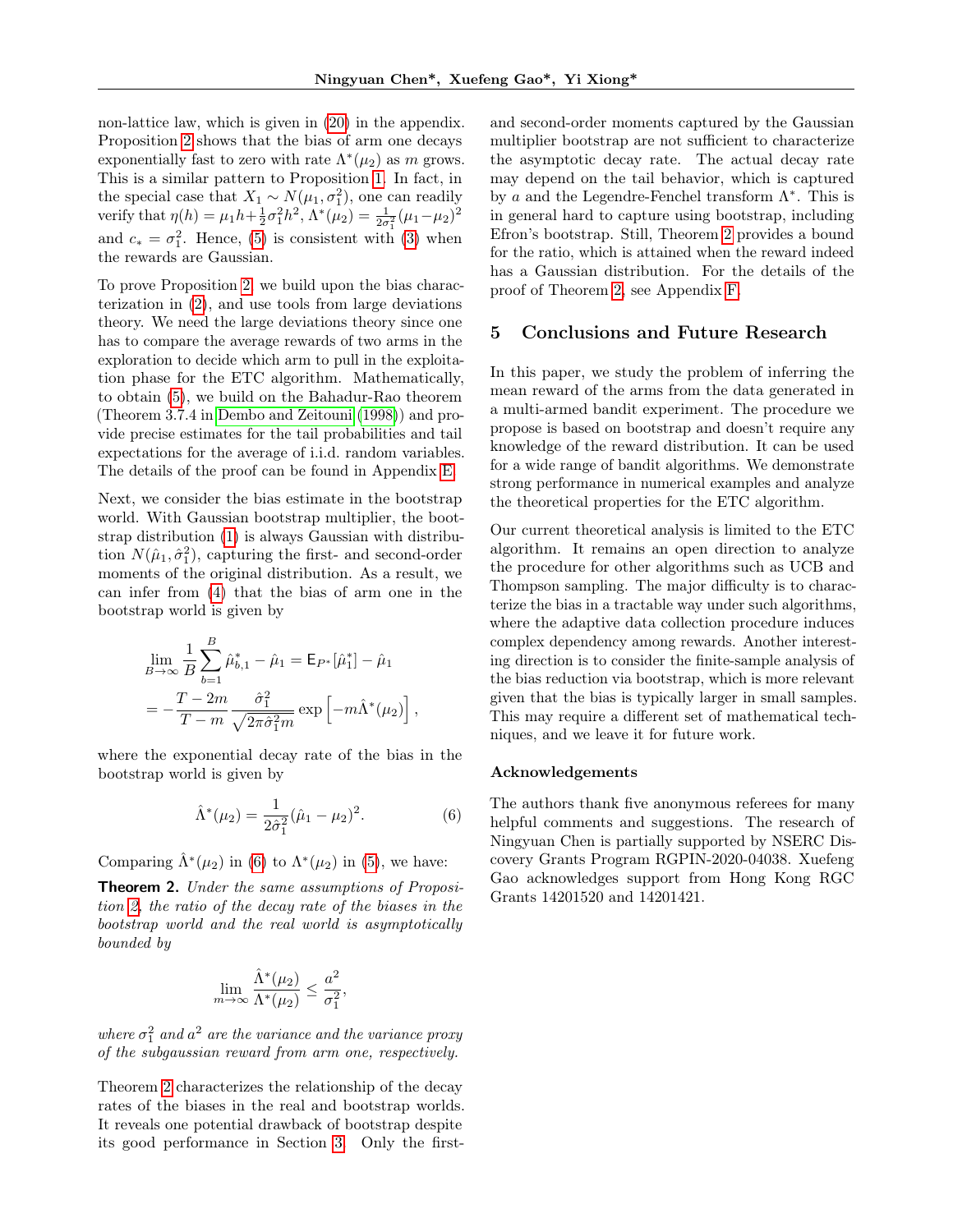#### References

- <span id="page-9-25"></span>S. Arlot, G. Blanchard, E. Roquain, et al. Some nonasymptotic results on resampling in high dimension, i: confidence regions. The Annals of Statistics, 38(1):51–82, 2010.
- <span id="page-9-4"></span>P. Auer, N. Cesa-Bianchi, and P. Fischer. Finite-time analysis of the multiarmed bandit problem. Machine learning, 47(2):235–256, 2002.
- <span id="page-9-8"></span>M. Aziz, E. Kaufmann, and M.-K. Riviere. On multiarmed bandit designs for dose-finding clinical trials. Journal of Machine Learning Research, 22:1–38, 2021.
- <span id="page-9-23"></span>A. Bibaut, I. Malenica, N. Vlassis, and M. Van Der Laan. More efficient off-policy evaluation through regularized targeted learning. In International Conference on Machine Learning, pages 654– 663. PMLR, 2019.
- <span id="page-9-14"></span>C. Boutilier, C.-W. Hsu, B. Kveton, M. Mladenov, C. Szepesvari, and M. Zaheer. Differentiable metalearning of bandit policies. Advances in Neural Information Processing Systems, 33:2122–2134, 2020.
- <span id="page-9-2"></span>G. Burtini, J. Loeppky, and R. Lawrence. A survey of online experiment design with the stochastic multiarmed bandit. Working Paper, 2015.
- <span id="page-9-7"></span>N. Chen and A. Khademi. Adaptive seamless dosefinding trials. Working Paper, 2020.
- <span id="page-9-13"></span>V. Chernozhukov, D. Chetverikov, K. Kato, et al. Gaussian approximations and multiplier bootstrap for maxima of sums of high-dimensional random vectors. The Annals of Statistics, 41(6):2786–2819, 2013.
- <span id="page-9-29"></span>A. DasGupta. Probability for statistics and machine learning: fundamentals and advanced topics. Springer Science & Business Media, 2011.
- <span id="page-9-27"></span>A. Dembo and O. Zeitouni. Large deviations techniques and applications. Springer-Verlag, New York, 1998.
- <span id="page-9-1"></span>A. V. Den Boer. Dynamic pricing and learning: historical origins, current research, and new directions. Surveys in operations research and management science, 20(1):1–18, 2015.
- <span id="page-9-15"></span>Y. Deshpande, L. Mackey, V. Syrgkanis, and M. Taddy. Accurate inference for adaptive linear models. In International Conference on Machine Learning, pages 1194–1203. PMLR, 2018.
- <span id="page-9-9"></span>M. Dimakopoulou, Z. Zhou, S. Athey, and G. Imbens. Estimation considerations in contextual bandits. Working Paper, 2017.
- <span id="page-9-18"></span>D. Eckles and M. Kaptein. Thompson sampling with the online bootstrap.  $arXiv$  preprint  $arXiv:1410.4009$ , 2014.
- <span id="page-9-16"></span>B. Eforn. Bootstrap methods: another look at the jackknife. The Annals of Statistics, 7:1–26, 1979.
- <span id="page-9-24"></span>B. Efron. The jackknife, the bootstrap and other resampling plans. SIAM, 1982.
- <span id="page-9-12"></span>B. Efron and R. J. Tibshirani. An introduction to the bootstrap. CRC press, 1994.
- <span id="page-9-19"></span>A. N. Elmachtoub, R. McNellis, S. Oh, and M. Petrik. A practical method for solving contextual bandit problems using decision trees. arXiv preprint arXiv:1706.04687, 2017.
- <span id="page-9-10"></span>M. Farajtabar, Y. Chow, and M. Ghavamzadeh. More robust doubly robust off-policy evaluation. In International Conference on Machine Learning, pages 1447–1456. PMLR, 2018.
- <span id="page-9-28"></span>W. Feller. An introduction to probability theory and its applications, vol 2. John Wiley & Sons, 2008.
- <span id="page-9-11"></span>V. Hadad, D. A. Hirshberg, R. Zhan, S. Wager, and S. Athey. Confidence intervals for policy evaluation in adaptive experiments. Proceedings of the National Academy of Sciences, 118(15), 2021.
- <span id="page-9-17"></span>B. Hao, Y. Abbasi-Yadkori, Z. Wen, and G. Cheng. Bootstrapping upper confidence bound. arXiv preprint arXiv:1906.05247, 2019.
- <span id="page-9-22"></span>B. Hao, Y. Duan, H. Lu, C. Szepesvári, M. Wang, et al. Bootstrapping statistical inference for off-policy evaluation. arXiv preprint arXiv:2102.03607, 2021.
- <span id="page-9-6"></span>N. Jiang and L. Li. Doubly robust off-policy value evaluation for reinforcement learning. In International Conference on Machine Learning, pages 652–661. PMLR, 2016.
- <span id="page-9-26"></span>S.-H. Kim and B. L. Nelson. Recent advances in ranking and selection. In 2007 Winter Simulation Conference, pages 162–172. IEEE, 2007.
- <span id="page-9-21"></span>I. Kostrikov and O. Nachum. Statistical bootstrapping for uncertainty estimation in off-policy evaluation. arXiv preprint arXiv:2007.13609, 2020.
- <span id="page-9-20"></span>B. Kveton, C. Szepesvari, S. Vaswani, Z. Wen, T. Lattimore, and M. Ghavamzadeh. Garbage in, reward out: Bootstrapping exploration in multi-armed bandits. In International Conference on Machine Learning, pages 3601–3610. PMLR, 2019.
- <span id="page-9-3"></span>T. L. Lai and H. Robbins. Asymptotically efficient adaptive allocation rules. Advances in applied mathematics, 6(1):4-22, 1985.
- <span id="page-9-0"></span>L. Li, W. Chu, J. Langford, and X. Wang. Unbiased offline evaluation of contextual-bandit-based news article recommendation algorithms. In Proceedings of the fourth ACM international conference on Web search and data mining, pages 297–306, 2011.
- <span id="page-9-5"></span>L. Li, W. Chu, J. Langford, T. Moon, and X. Wang. An unbiased offline evaluation of contextual bandit algorithms with generalized linear models. In Proceedings of the Workshop on On-line Trading of Exploration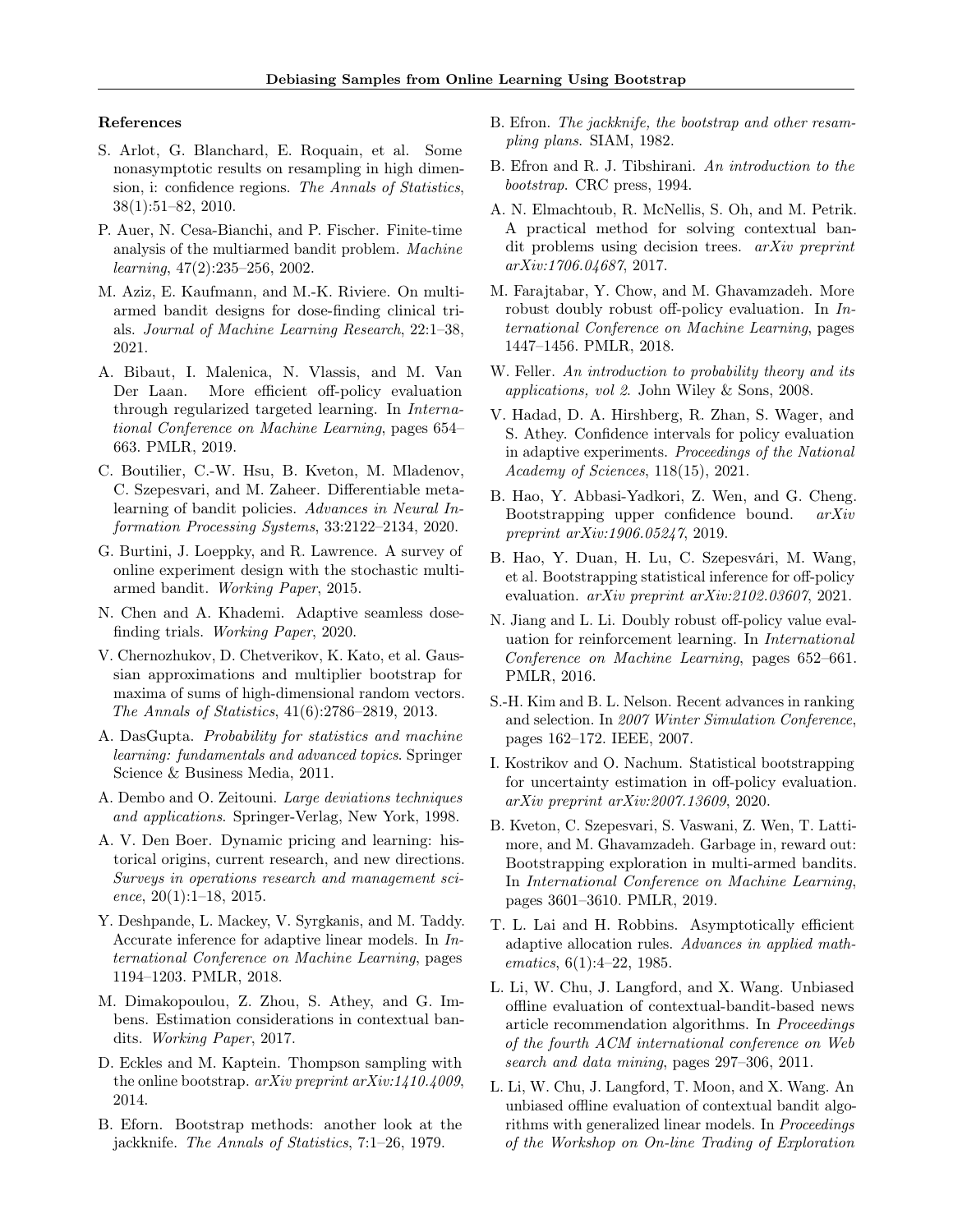and Exploitation 2, pages 19–36. JMLR Workshop and Conference Proceedings, 2012.

- <span id="page-10-6"></span>L. Li, R. Munos, and C. Szepesvári. Toward minimax off-policy value estimation. In Artificial Intelligence and Statistics, pages 608–616. PMLR, 2015.
- <span id="page-10-17"></span>J. Mary, P. Preux, and O. Nicol. Improving offline evaluation of contextual bandit algorithms via bootstrapping techniques. In International Conference on Machine Learning, pages 172–180. PMLR, 2014.
- <span id="page-10-11"></span>S. Neel and A. Roth. Mitigating bias in adaptive data gathering via differential privacy. In International Conference on Machine Learning, pages 3720–3729. PMLR, 2018.
- <span id="page-10-0"></span>X. Nie, X. Tian, J. Taylor, and J. Zou. Why adaptively collected data have negative bias and how to correct for it. In International Conference on Artificial Intelligence and Statistics, pages 1261–1269. PMLR, 2018.
- <span id="page-10-14"></span>I. Osband and B. Van Roy. Bootstrapped thompson sampling and deep exploration. arXiv preprint arXiv:1507.00300, 2015.
- <span id="page-10-9"></span>V. Perchet, P. Rigollet, S. Chassang, and E. Snowberg. Batched bandit problems. The Annals of Statistics, 44(2):660–681, 2016.
- <span id="page-10-5"></span>D. Precup, R. S. Sutton, and S. P. Singh. Eligibility traces for off-policy policy evaluation. pages 759–766. PMLR, 2000.
- <span id="page-10-20"></span>D. Russo, B. Van Roy, A. Kazerouni, I. Osband, and Z. Wen. A tutorial on thompson sampling. arXiv preprint arXiv:1707.02038, 2017.
- <span id="page-10-12"></span>T. Schnabel, A. Swaminathan, A. Singh, N. Chandak, and T. Joachims. Recommendations as treatments: Debiasing learning and evaluation. In international conference on machine learning, pages 1670–1679. PMLR, 2016.
- <span id="page-10-1"></span>J. Shin, A. Ramdas, and A. Rinaldo. On the bias, risk and consistency of sample means in multi-armed bandits. arXiv preprint arXiv:1902.00746, 2019a.
- <span id="page-10-2"></span>J. Shin, A. Ramdas, and A. Rinaldo. Are sample means in multi-armed bandits positively or negatively biased? In Advances in Neural Information Processing Systems, pages 7102–7111, 2019b.
- <span id="page-10-18"></span>H. Steck and T. S. Jaakkola. Bias-corrected bootstrap and model uncertainty. In NIPS, pages 521–528. Citeseer, 2003.
- <span id="page-10-19"></span>R. S. Sutton and A. G. Barto. Reinforcement learning: An *introduction*. MIT press, 2018.
- <span id="page-10-7"></span>A. Swaminathan and T. Joachims. Counterfactual risk minimization: Learning from logged bandit feedback. In International Conference on Machine Learning, pages 814–823. PMLR, 2015.
- <span id="page-10-15"></span>L. Tang, Y. Jiang, L. Li, C. Zeng, and T. Li. Personalized recommendation via parameter-free contextual bandits. In Proceedings of the 38th international ACM SIGIR conference on research and development in information retrieval, pages 323–332, 2015.
- <span id="page-10-4"></span>W. R. Thompson. On the likelihood that one unknown probability exceeds another in view of the evidence of two samples. Biometrika, 25(3/4):285–294, 1933.
- <span id="page-10-21"></span>A. W. Van der Vaart. Asymptotic statistics, volume 3. Cambridge university press, 2000.
- <span id="page-10-8"></span>A. W. van Der Vaart and J. A. Wellner. Weak Convergence and Empirical Processes: With Application to Statistics. Springer, 1996.
- <span id="page-10-16"></span>S. Vaswani, B. Kveton, Z. Wen, A. Rao, M. Schmidt, and Y. Abbasi-Yadkori. New insights into bootstrapping for bandits. arXiv preprint arXiv:1805.09793, 2018.
- <span id="page-10-3"></span>S. S. Villar, J. Bowden, and J. Wason. Multi-armed bandit models for the optimal design of clinical trials: benefits and challenges. Statistical science: a review journal of the Institute of Mathematical Statistics, 30(2):199, 2015.
- <span id="page-10-13"></span>N. Vlassis, A. Bibaut, M. Dimakopoulou, and T. Jebara. On the design of estimators for bandit off-policy evaluation. In International Conference on Machine Learning, pages 6468–6476. PMLR, 2019.
- <span id="page-10-10"></span>M. Xu, T. Qin, and T.-Y. Liu. Estimation bias in multi-armed bandit algorithms for search advertising. Advances in Neural Information Processing Systems, 26:2400–2408, 2013.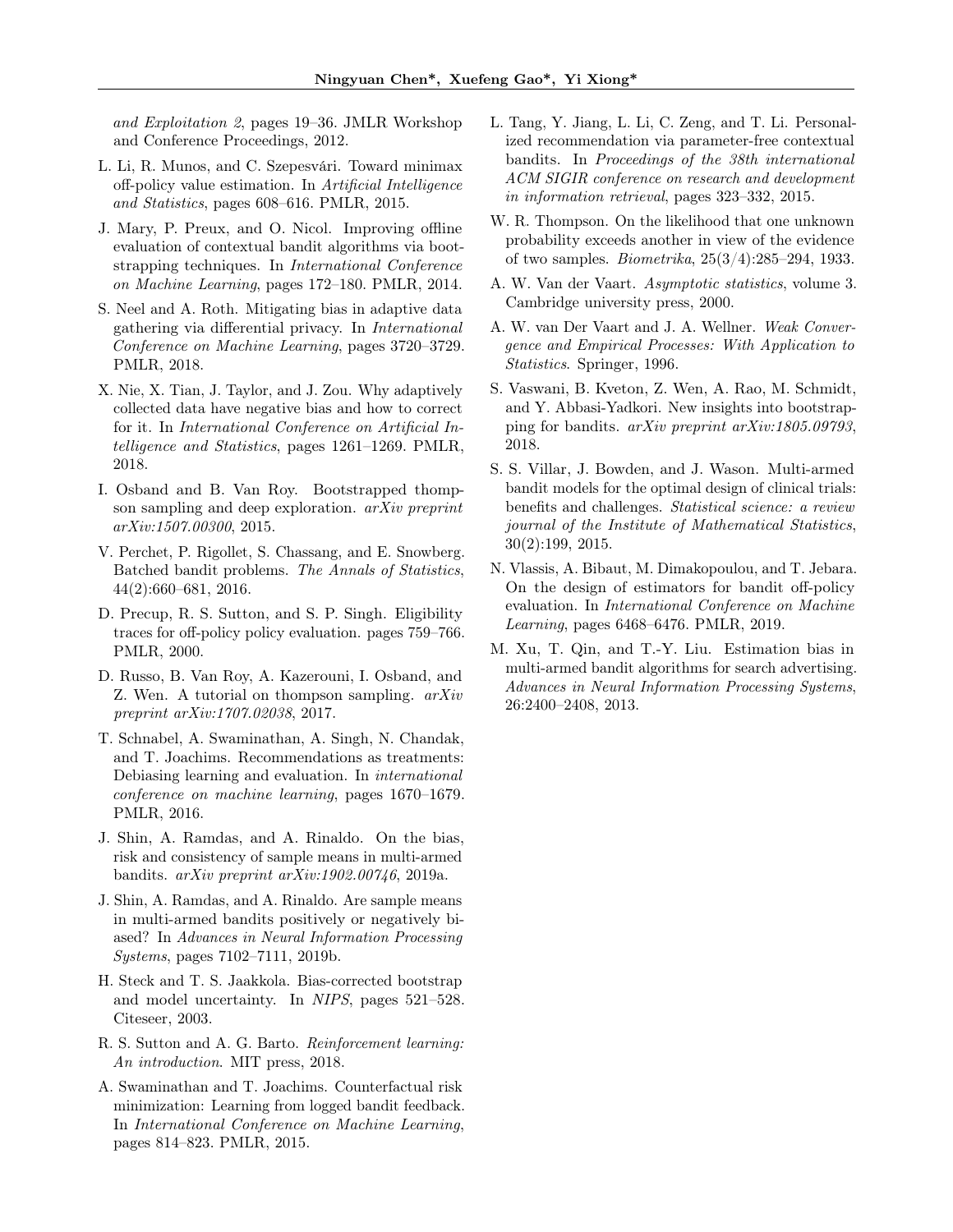# Supplementary Material: Debiasing Samples from Online Learning Using Bootstrap

# <span id="page-11-0"></span>A Additional experiments

We conduct additional bandit experiments with  $K = 4$  arms: Gaussian reward with mean  $\mu = \{2, 2.5, 3, 3.5\}$ and standard deviation  $\sigma = \{2, 1, 2, 1\}$ , and Bernoulli reward with mean  $\mu = \{0.4, 0.5, 0.7, 0.8\}$ . The four bandit algorithms (ETC, UCB, TS, EG) with the same parameters setting as Section [3](#page-3-0) are repeated 1, 000 times, each instance with  $B = 1,000$  bootstrap simulations for both Efron's bootstrap and Gaussian multiplier bootstrap. The results are presented below. They further demonstrate the effectiveness of the proposed algorithm.

To further illustrate the effect of the bootstrap size B on bias corrections, we report the following results for the ETC algorithm with the four-armed Gaussian bandit problem. From Table [2,](#page-11-1) we observe that the corrected means are  $[2.0191, 2.4927, 3.0013, 3.4921]$  when  $B = 1000$ . We vary B in our experiments and find that the corrected means are  $[2.0221, 2.4942, 3.0012, 3.4906]$  when  $B = 50$ ,  $[2.018, 2.4926, 3.0007, 3.493]$  when  $B = 100$ , and  $[2.0185, 2.4924, 3.0007, 3.4923]$  when  $B = 500$ , respectively. Similar as in the two-armed setting, we find that when B is of moderate size, our algorithm already corrects the bias very well.

<span id="page-11-1"></span>

| Algorithm  | Reward    | Arm              | True Environment                  |                  | MB Environment |                  | <b>EB</b> Environment |                  |
|------------|-----------|------------------|-----------------------------------|------------------|----------------|------------------|-----------------------|------------------|
|            |           |                  | $\mathsf{E}[\hat{\mu}_k] - \mu_k$ | $E[\hat{\mu}_k]$ | Estimated      | Corrected        | Estimated             | Corrected        |
|            |           |                  |                                   |                  | <b>Bias</b>    | $E[\hat{\mu}_k]$ | <b>Bias</b>           | $E[\hat{\mu}_k]$ |
| <b>ETC</b> | Normal    | Arm1             | $-0.0197$                         | 1.9803           | $-0.0388$      | 2.0191           | $-0.0369$             | 2.0172           |
|            |           | Arm2             | $-0.0219$                         | 2.4781           | $-0.0146$      | 2.4927           | $-0.0142$             | 2.4924           |
|            |           | Arm <sub>3</sub> | $-0.0347$                         | 2.9653           | $-0.036$       | 3.0013           | $-0.0355$             | 3.0008           |
|            |           | Arm4             | $-0.1537$                         | 3.3463           | $-0.1459$      | 3.4921           | $-0.1462$             | 3.4924           |
|            | Bernoulli | Arm1             | $-0.006$                          | 0.394            | $-0.0064$      | 0.4005           | $-0.0092$             | 0.4032           |
|            |           | Arm <sub>2</sub> | $-0.0102$                         | 0.4898           | $-0.0127$      | 0.5024           | $-0.0158$             | 0.5055           |
|            |           | Arm <sub>3</sub> | $-0.0366$                         | 0.6634           | $-0.0263$      | 0.6897           | $-0.0284$             | 0.6918           |
|            |           | Arm4             | $-0.029$                          | 0.771            | $-0.0259$      | 0.797            | $-0.0273$             | 0.7983           |
| UCB        | Normal    | Arm1             | $-0.8538$                         | 1.1462           | $-0.2737$      | 1.4198           | $-0.3998$             | 1.546            |
|            |           | Arm2             | $-0.7435$                         | 1.7565           | $-0.2109$      | 1.9674           | $-0.2136$             | 1.9701           |
|            |           | Arm <sub>3</sub> | $-0.5521$                         | 2.4479           | $-0.1479$      | 2.5959           | $-0.1482$             | 2.5961           |
|            |           | Arm4             | $-0.699$                          | 2.801            | $-0.4529$      | 3.2539           | $-0.5017$             | 3.3026           |
|            | Bernoulli | Arm1             | $-0.0661$                         | 0.3339           | $-0.0564$      | 0.3904           | $-0.0503$             | 0.3843           |
|            |           | Arm <sub>2</sub> | $-0.0666$                         | 0.4334           | $-0.0580$      | 0.4914           | $-0.0539$             | 0.4873           |
|            |           | Arm <sub>3</sub> | $-0.0393$                         | 0.6607           | $-0.0363$      | 0.6969           | $-0.0380$             | 0.6986           |
|            |           | Arm4             | $-0.0119$                         | 0.7881           | $-0.0121$      | 0.8002           | $-0.0137$             | 0.8018           |
| <b>TS</b>  | Normal    | Arm1             | $-0.7917$                         | 1.2083           | $-0.2996$      | 1.5079           | $-0.3321$             | 1.5404           |
|            |           | Arm2             | $-0.2872$                         | 2.2128           | $-0.1701$      | 2.3829           | $-0.1721$             | 2.3848           |
|            |           | Arm <sub>3</sub> | $-0.2594$                         | 2.7406           | $-0.1401$      | 2.8807           | $-0.1398$             | 2.8804           |
|            |           | Arm4             | $-0.6559$                         | 2.8441           | $-0.4913$      | 3.3354           | $-0.4974$             | 3.3415           |
|            | Bernoulli | Arm1             | $-0.0856$                         | 0.3144           | $-0.0467$      | 0.3611           | $-0.0423$             | 0.3567           |
|            |           | Arm2             | $-0.0879$                         | 0.4121           | $-0.0408$      | 0.4529           | $-0.0391$             | 0.4513           |
|            |           | Arm <sub>3</sub> | $-0.0526$                         | 0.6474           | $-0.0283$      | 0.6757           | $-0.0299$             | 0.6773           |
|            |           | Arm4             | $-0.0346$                         | 0.7654           | $-0.012$       | 0.7774           | $-0.0135$             | 0.7789           |
| EG         | Normal    | Arm1             | $-0.2252$                         | 1.7748           | $-0.2128$      | 1.9876           | $-0.2204$             | 1.9952           |
|            |           | Arm2             | $-0.1482$                         | 2.3518           | $-0.1039$      | 2.4556           | $-0.1078$             | 2.4595           |
|            |           | Arm <sub>3</sub> | $-0.3591$                         | 2.6409           | $-0.2167$      | 2.8576           | $-0.2235$             | 2.8644           |
|            |           | Arm4             | $-0.959$                          | 2.541            | $-0.5405$      | 3.0815           | $-0.5554$             | 3.0964           |
|            | Bernoulli | Arm1             | $-0.1115$                         | 0.2885           | $-0.0652$      | 0.3537           | $-0.0704$             | 0.3590           |
|            |           | Arm2             | $-0.1310$                         | 0.3690           | $-0.0820$      | 0.4510           | $-0.0957$             | 0.4646           |
|            |           | Arm3             | $-0.1517$                         | 0.5483           | $-0.0985$      | 0.6467           | $-0.1168$             | 0.6650           |
|            |           | Arm4             | $-0.1182$                         | 0.6818           | $-0.0831$      | 0.7649           | $-0.1083$             | 0.7901           |

Table 2: Debiasing using Bootstrap for a Four-Armed Bandit Problem.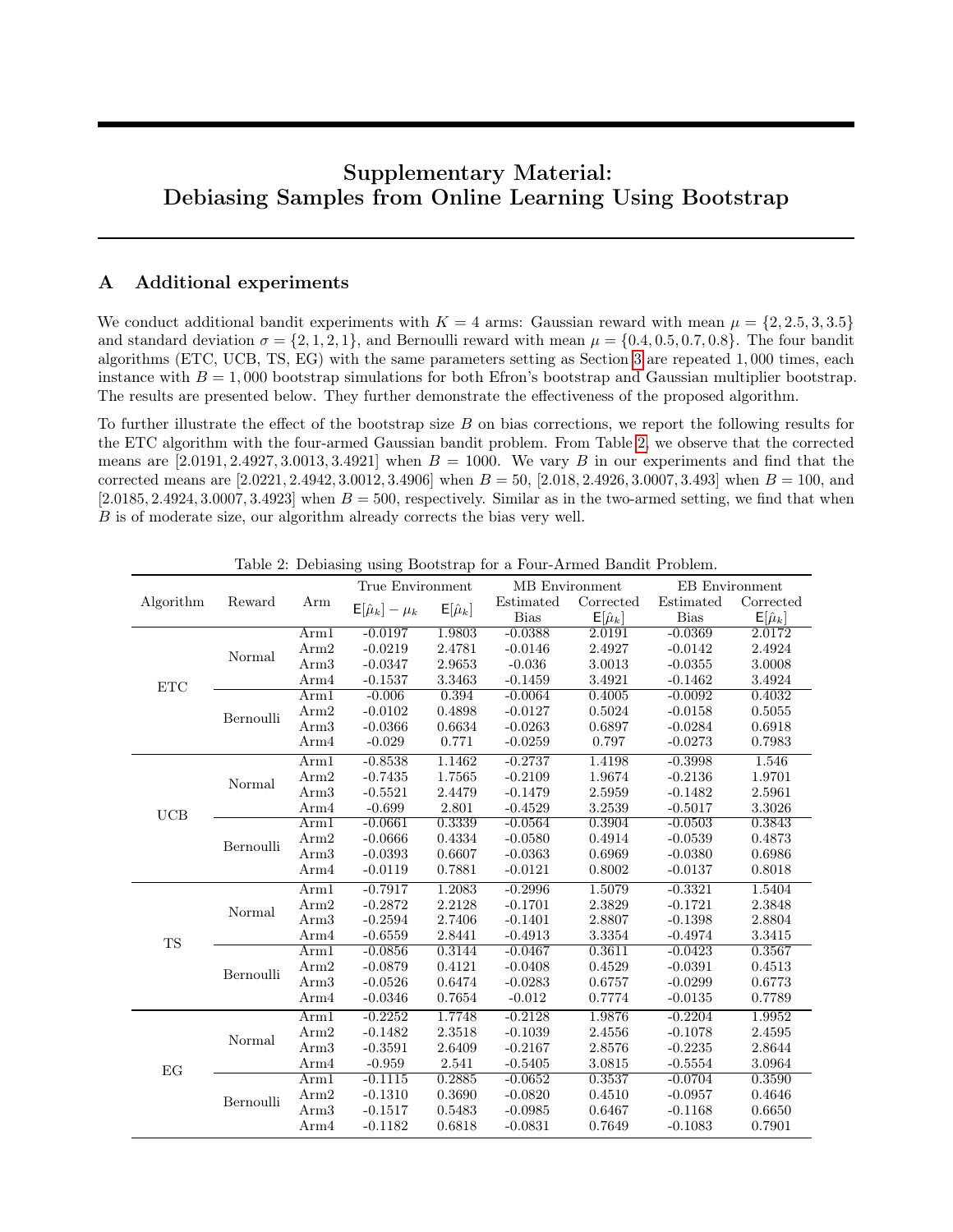# <span id="page-12-0"></span>B Proof of Lemma [1](#page-6-4)

**Proof.** For arm  $k$ , the average rewards of the whole decision horizon  $T$  is

$$
\hat{\mu}_k = \begin{cases}\n\frac{\sum_{t=(k-1)m+1}^{km} r_t + \sum_{t=Km+1}^{T} r_t}{m+T-mK}, & \text{if } k = a_{mK+1}, \\
\frac{\sum_{t=(k-1)m+1}^{km} r_t}{m} = \hat{\mu}_k(mK), & \text{if } k \neq a_{mK+1}.\n\end{cases}
$$

Hence we have

<span id="page-12-2"></span>
$$
\mathsf{E}_{P}[\hat{\mu}_{k}] = \mathsf{E}_{P} \left[ \hat{\mu}_{k}(mK) \mathbb{I}_{\{k \neq a_{mK+1}\}} + \hat{\mu}_{k} \mathbb{I}_{\{k = a_{mK+1}\}} \right].
$$

Note for each  $k = 1, ..., K$ ,  $\mathsf{E}_P[\hat{\mu}_k(mK)] = \mu_k$ . Then the bias of arm k is given by

$$
\mathsf{E}_{P}[\hat{\mu}_{k}] - \mu_{k} = \mathsf{E}_{P} [(-\hat{\mu}_{k}(mK) + \hat{\mu}_{k}) \mathbb{I}_{\{k=a_{mK+1}\}}]
$$
  
\n
$$
= \frac{T - mK}{m + T - mK} \cdot \mathsf{E}_{P} \left[ \left( \frac{\sum_{t=Km+1}^{T} r_{t}}{T - mK} - \hat{\mu}_{k}(mK) \right) \mathbb{I}_{\{k=a_{mK+1}\}} \right]
$$
  
\n
$$
= \frac{T - mK}{m + T - mK} \cdot \mathsf{E}_{P} \left[ (\mu_{k} - \hat{\mu}_{k}(mK)) \mathbb{I}_{\{k=a_{mK+1}\}} \right],
$$
\n(7)

where the expectation is completely determined by the joint distribution of  $(\hat{\mu}_k(mK))_i$  with independent marginals. In particular, the marginal distribution of  $\hat{\mu}_k(mK)$  is simply the average of m i.i.d. rewards associated with arm k. Mathematically, we have

$$
\mathsf{E}_{P}[\hat{\mu}_{k}] - \mu_{k} = \frac{T - mK}{m + T - mK} \cdot \int_{\mathbb{R}} (\mu_{k} - x) \mathbb{P}(k = a_{mK+1}) \mathbb{P}(\hat{\mu}_{k}(mK) \in dx)
$$
  

$$
\leq \frac{T - mK}{m + T - mK} \cdot \int_{\mathbb{R}} (\mu_{k} - x) \mathbb{P}(\max_{k' \neq k} \hat{\mu}_{k'}(mK) \leq x) \mathbb{P}(\hat{\mu}_{k}(mK) \in dx).
$$

Therefore, the bias is negative since  $\int_{\mathbb{R}} (\mu_k - x) \mathbb{P}(\hat{\mu}_k(mK)) \in dx$  =  $\mu_k - \mathsf{E}_P[\hat{\mu}_k(mK)] = 0$ , and  $\mathbb{P}(\max_{k'\neq k}\hat{\mu}_{k'}(mK)\leq x)$  puts more weights on larger values of x.

# C Proof of Proposition [1](#page-6-3)

Proof. Recall for a general K−armed bandit problems with continuous rewards, the bias of the sample mean of arm k has the following expression:

$$
\mathsf{E}_{P}[\hat{\mu}_k] - \mu_k = \frac{T-mK}{m+T-mK}\cdot\mathsf{E}_{P}\left[(\mu_k - \hat{\mu}_k(mK))\mathbb{I}_{\left\{\hat{\mu}_k(mK)>\max_{k'\neq k}\hat{\mu}_{k'}(mK)\right\}}\right].
$$

To prove Proposition [1](#page-6-3) with  $K = 2$ , we first consider the special case where the arm 1 follows  $N(\mu_1, \sigma_1^2)$  while the arm 2 has deterministic rewards  $\mu_2$ , i.e.  $\sigma_2 = 0$ . Then we have the bias of arm 2 is clearly zero, and the bias of arm 1 is given by

<span id="page-12-1"></span>
$$
\mathsf{E}_{P}[\hat{\mu}_1] - \mu_1 = \frac{T - 2m}{T - m} \cdot \mathsf{E}_{P} \left[ (\mu_1 - \hat{\mu}_1(2m)) \mathbb{I}_{\{\hat{\mu}_1(2m) \ge \mu_2\}} \right],\tag{8}
$$

where  $\hat{\mu}_1(2m) = \frac{1}{m} \sum_{i=1}^m r_i$  with  $r_i$  generated from  $N(\mu_1, \sigma_1^2)$ . Note that  $\hat{\mu}_1(2m)$  is a random variable following the normal distribution  $N(\mu_1, \frac{\sigma_1^2}{m})$ . Hence we obtain

$$
\mathsf{E}_{P}\left[ (\mu_1 - \hat{\mu}_1(2m)) \mathbb{I}_{\{\hat{\mu}_1(2m) \geq \mu_2\}} \right] = \frac{\sigma_1}{\sqrt{m}} \cdot \mathsf{E}\left[ -Z \cdot \mathbb{I}_{\left\{Z > \frac{\mu_2 - \mu_1}{\sigma_1/\sqrt{m}}\right\}} \right],
$$

where  $Z \sim N(0, 1)$ . Notice that  $\mathsf{E}\left[Z \cdot \mathbb{I}_{\{Z>c\}}\right] = \phi(c)$  for any c, where  $\phi$  is the density function of  $N(0, 1)$ . It follows that

$$
\mathsf{E}_{P}\left[ (\mu_{1} - \hat{\mu}_{1}(2m)) \mathbb{I}_{\{\hat{\mu}_{1}(2m) \geq \mu_{2}\}}\right] = -\frac{\sigma_{1}}{\sqrt{m}} \phi\left(\frac{\mu_{2} - \mu_{1}}{\sigma_{1}/\sqrt{m}}\right) = -\frac{\sigma_{1}}{\sqrt{2\pi m}} \exp\left[-\frac{1}{2}\left(\frac{\mu_{2} - \mu_{1}}{\sigma_{1}}\right)^{2} m\right].
$$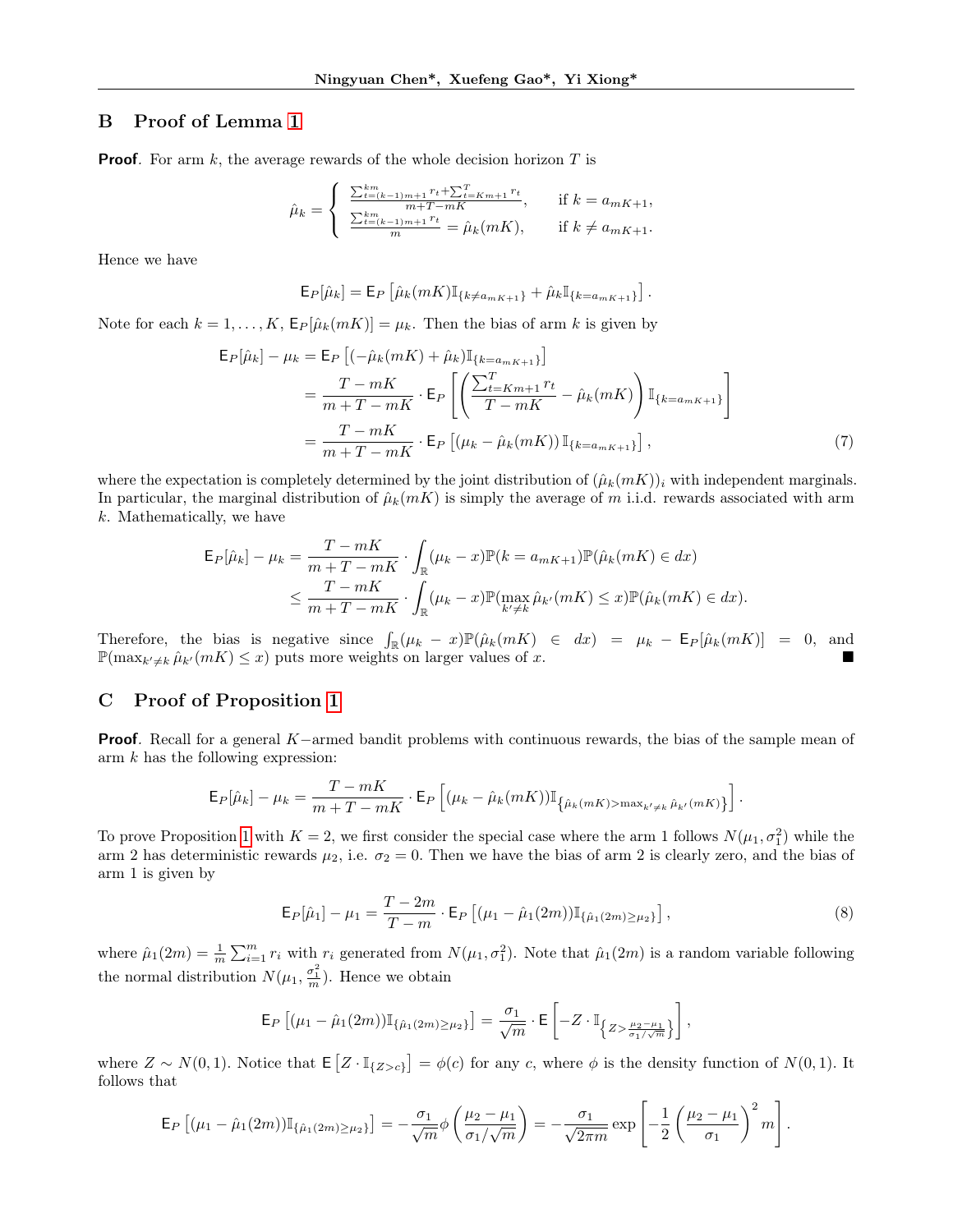On combining with [\(8\)](#page-12-1), we immediately obtain the expression for the bias of arm 1 in [\(3\)](#page-6-5).

Next we consider the setting where the reward of arm 2 follows  $N(\mu_2, \sigma_2^2)$  with  $\sigma_2 > 0$ . The bias of arm 1 is clearly given by

<span id="page-13-1"></span>
$$
\mathsf{E}_{P}[\hat{\mu}_1] - \mu_1 = \frac{T - 2m}{T - m} \cdot \mathsf{E}_{P} \left[ (\mu_1 - \hat{\mu}_1(2m)) \mathbb{I}_{\{\hat{\mu}_1(2m) > \hat{\mu}_2(2m)\}} \right],\tag{9}
$$

where  $\hat{\mu}_2(2m) \sim N(\mu_2, \frac{\sigma_2^2}{m})$  since  $\hat{\mu}_1(2m) = \frac{1}{m} \sum_{i=m+1}^{2m} r_i$  with  $r_i$  obtained from  $N(\mu_2, \sigma_2^2)$ . The difference between [\(8\)](#page-12-1) and [\(9\)](#page-13-1) is just that we substitute a deterministic value  $\mu_2$  by a normal random variable  $\hat{\mu}_2(2m)$ . So it follows that

$$
\mathsf{E}_{P}\left[ (\mu_{1} - \hat{\mu}_{1}(2m)) \mathbb{I}_{\{\hat{\mu}_{1}(2m) > \hat{\mu}_{2}(2m)\}} \right]
$$
\n
$$
= \int_{y} \left[ -\frac{\sigma_{1}}{\sqrt{2\pi m}} \exp\left[ -\frac{1}{2} \left( \frac{y - \mu_{1}}{\sigma_{1}} \right)^{2} m \right] \cdot \phi \left( \frac{y - \mu_{2}}{\sigma_{2}/\sqrt{m}} \right) \cdot \frac{\sqrt{m}}{\sigma_{2}} \right] dy
$$
\n
$$
= -\frac{\sigma_{1}}{2\pi\sigma_{2}} \int_{y} \exp\left[ -\frac{m}{2\sigma_{1}^{2}} (y - \mu_{1})^{2} - \frac{m}{2\sigma_{2}^{2}} (y - \mu_{2})^{2} \right] dy.
$$

Note that

$$
-\frac{m}{2\sigma_1^2}(y-\mu_1)^2-\frac{m}{2\sigma_2^2}(y-\mu_2)^2=-\frac{m}{2\sigma_1^2\sigma_2^2}\left[\left(\sqrt{\sigma_1^2+\sigma_2^2}y-\frac{\sigma_2^2\mu_1+\sigma_1^2\mu_2}{\sqrt{\sigma_2^2+\sigma_1^2}}\right)^2+\frac{\sigma_2^2\sigma_1^2}{\sigma_2^2+\sigma_1^2}(\mu_1-\mu_2)^2\right].
$$

Hence, we can obtain

$$
\mathsf{E}_{P}\left[(\mu_{1}-\hat{\mu}_{1}(2m))\mathbb{I}_{\{\hat{\mu}_{1}(2m)>\hat{\mu}_{2}(2m)\}}\right]
$$
\n
$$
=-\frac{\sigma_{1}}{2\pi\sigma_{2}}\int_{y}\exp\left[-\frac{m}{2\sigma_{1}^{2}\sigma_{2}^{2}}\left(\sqrt{\sigma_{1}^{2}+\sigma_{2}^{2}}y-\frac{\sigma_{2}^{2}\mu_{1}+\sigma_{1}^{2}\mu_{2}}{\sqrt{\sigma_{2}^{2}+\sigma_{1}^{2}}}\right)^{2}\right]dy\cdot\exp\left[-\frac{m}{2(a^{2}+\sigma^{2})}(\mu_{1}-\theta)^{2}\right]
$$
\n
$$
=-\frac{\sigma_{1}^{2}}{\sqrt{2\pi(\sigma_{1}^{2}+\sigma_{2}^{2})m}}\exp\left[-\frac{m}{2(\sigma_{1}^{2}+\sigma_{2}^{2})}(\mu_{1}-\mu_{2})^{2}\right].
$$

Therefore, the bias of arm 1 is

$$
\mathsf{E}_{P}[\hat{\mu}_1] - \mu_1 = -\frac{T - 2m}{T - m} \frac{\sigma_1^2}{\sqrt{2\pi(\sigma_1^2 + \sigma_2^2)m}} \exp\left[-\frac{m}{2(\sigma_1^2 + \sigma_2^2)}(\mu_1 - \mu_2)^2\right].
$$

This proves [\(3\)](#page-6-5) for  $k = 1$ .

Similarly, one can compute the bias of arm 2 by

<span id="page-13-2"></span>
$$
\mathsf{E}_{P}[\hat{\mu}_2] - \mu_2 = \frac{T - 2m}{T - m} \cdot \mathsf{E}\left[ (\mu_2 - \hat{\mu}_2(2m)) \mathbb{I}_{\{\hat{\mu}_2(2m) > \hat{\mu}_1(2m)\}} | P \right],
$$

where  $\hat{\mu}_1(2m) = \frac{1}{m} \sum_{i=1}^m r_i \sim N(\mu_1, \frac{\sigma_1^2}{m})$  and  $\hat{\mu}_2(2m) = \frac{1}{m} \sum_{i=m+1}^{2m} r_i \sim N(\mu_2, \frac{\sigma_2^2}{m})$ . Using a similar argument, we can obtain that the bias of arm 2 is

$$
\mathsf{E}_{P}[\hat{\mu}_2] - \mu_2 = -\frac{T - 2m}{T - m} \frac{\sigma_2^2}{\sqrt{2\pi(\sigma_1^2 + \sigma_2^2)m}} \exp\left[-\frac{m}{2(\sigma_1^2 + \sigma_2^2)}(\mu_1 - \mu_2)^2\right].
$$

Therefore, the proof is complete.

# <span id="page-13-0"></span>D Proof of Theorem [1](#page-7-1)

**Proof.** We prove the result for  $k = 1$  as the proof for  $k = 2$  is similar. Recall

$$
g_1(\mu_1, \mu_2, \sigma_1^2, \sigma_2^2) = \log \left( \frac{T - 2m}{T - m} \frac{\sigma_1^2}{\sqrt{2\pi(\sigma_1^2 + \sigma_2^2)m}} \exp \left[ -\frac{m}{2(\sigma_1^2 + \sigma_2^2)} (\mu_1 - \mu_2)^2 \right] \right). \tag{10}
$$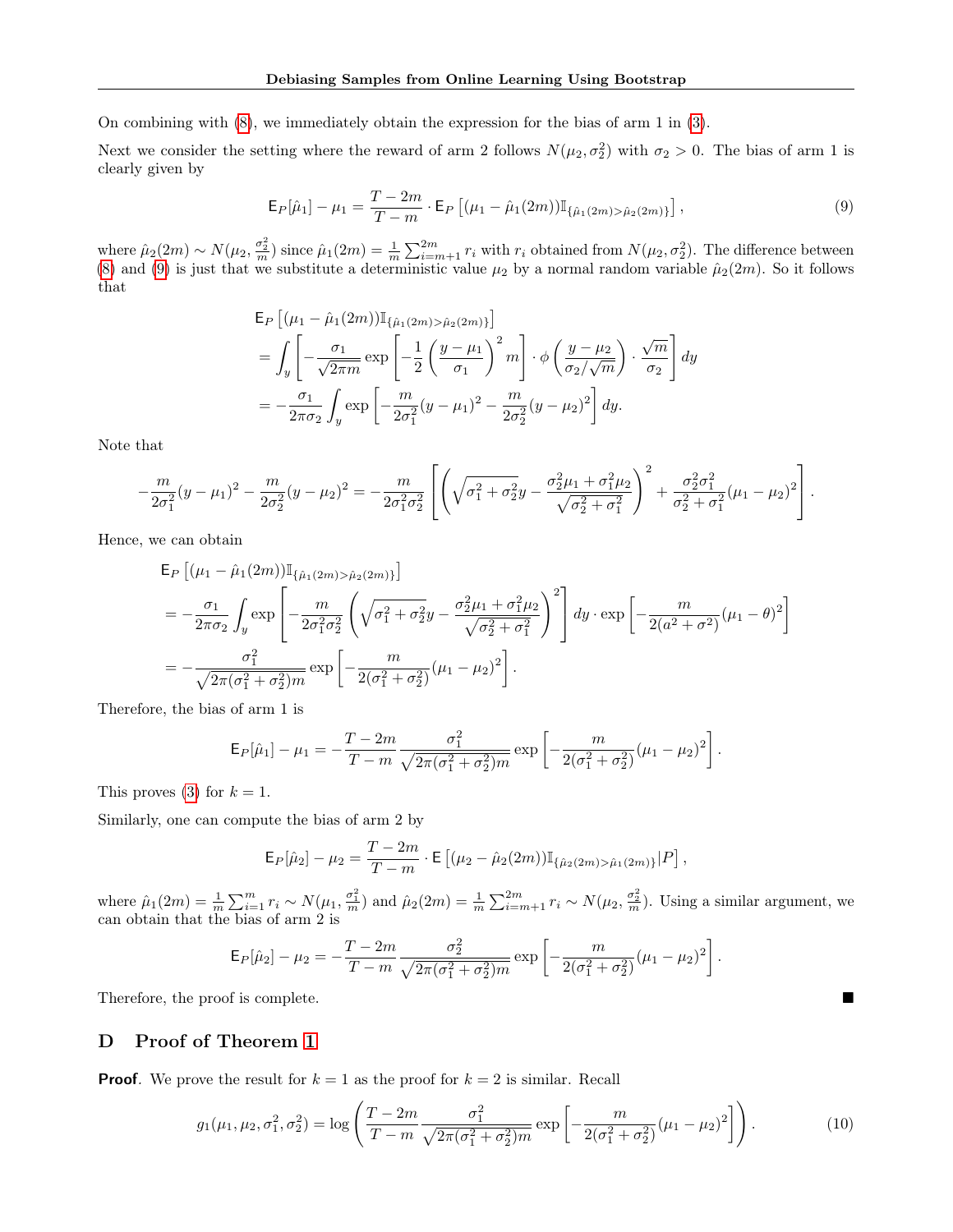To prove the result, we will perform Taylor expansion of the (random) function  $g_1(\hat{\mu}_1, \hat{\mu}_2, \hat{\sigma}_1^2, \hat{\sigma}_2^2)$  at the point  $(\mu_1, \mu_2, \sigma_1^2, \sigma_2^2)$ . We can readily compute that the first order (partial) derivatives of  $g_1$  in [\(10\)](#page-13-2) are given by

$$
\frac{\partial g_1}{\partial \mu_1}(\mu_1, \mu_2, \sigma_1^2, \sigma_2^2) = -\frac{m(\mu_1 - \mu_2)}{\sigma_1^2 + \sigma_2^2},
$$
\n
$$
\frac{\partial g_1}{\partial \mu_2}(\mu_1, \mu_2, \sigma_1^2, \sigma_2^2) = \frac{m(\mu_1 - \mu_2)}{\sigma_1^2 + \sigma_2^2},
$$
\n
$$
\frac{\partial g_1}{\partial \sigma_1^2}(\mu_1, \mu_2, \sigma_1^2, \sigma_2^2) = \frac{1}{\sigma_1^2} - \frac{1}{2(\sigma_1^2 + \sigma_2^2)} + \frac{m(\mu_1 - \mu_2)^2}{2(\sigma_1^2 + \sigma_2^2)^2},
$$
\n
$$
\frac{\partial g_1}{\partial \sigma_2^2}(\mu_1, \mu_2, \sigma_1^2, \sigma_2^2) = -\frac{1}{2(\sigma_1^2 + \sigma_2^2)} + \frac{m(\mu_1 - \mu_2)^2}{2(\sigma_1^2 + \sigma_2^2)^2}.
$$
\nHence we can write  $\nabla g_1(\mu_1, \mu_2, \sigma_1^2, \sigma_2^2) = \begin{pmatrix} -d_1 m \\ d_1 m \\ d_2 m + e_1 \\ d_2 m - e_2 \end{pmatrix}$ , where  $d_1, d_2, e_1, e_2$  are nonzero constants that are

independent of m.

To perform the Taylor expansion, we recall and introduce the stochastic "o" symbol, see [Van der Vaart](#page-10-21) [\(2000\)](#page-10-21). For a sequence of random variables  $\{X_n, n = 0, 1, 2, \ldots\}$ , the expression  $X_n = o_P(1)$  denotes that  $(X_n)$  converges to zero in probability. Furthermore, for a given sequence of random variables  $\{R_n, n = 0, 1, 2, \ldots\}$ , the notation  $X_n = o_P(R_n)$  means  $X_n = Y_n R_n$  with  $Y_n = o_P(1)$ . We will show later that  $||(\hat{\mu}_1 - \mu_1, \hat{\mu}_2 - \mu_2, \hat{\sigma}_1^2 - \sigma_1^2, \hat{\sigma}_2^2 - \sigma_2^2)||$  $o_P(1)$  as  $m \to \infty$ . Then Lemma 2.12 of [Van der Vaart](#page-10-21) [\(2000\)](#page-10-21) guarantees that we can take the Taylor expansion of  $g_1(\hat{\mu}_1, \hat{\mu}_2, \hat{\sigma}_1^2, \hat{\sigma}_2^2)$  at point  $(\mu_1, \mu_2, \sigma_1^2, \sigma_2^2)$ :

$$
g_1(\hat{\mu}_1, \hat{\mu}_2, \hat{\sigma}_1^2, \hat{\sigma}_2^2) = g_1(\mu_1, \mu_2, \sigma_1^2, \sigma_2^2) + \nabla g_1(\mu_1, \mu_2, \sigma_1^2, \sigma_2^2)^T \begin{pmatrix} \hat{\mu}_1 - \mu_1 \\ \hat{\mu}_2 - \mu_2 \\ \hat{\sigma}_1^2 - \sigma_1^2 \\ \hat{\sigma}_2^2 - \sigma_2^2 \end{pmatrix} + o_P \begin{pmatrix} \|\hat{\mu}_1 - \mu_1\| \\ \hat{\mu}_2 - \mu_2 \\ \hat{\sigma}_1^2 - \sigma_1^2 \\ \hat{\sigma}_2^2 - \sigma_2^2 \end{pmatrix}.
$$

It follows that

$$
\nabla g_1(\mu_1, \mu_2, \sigma_1^2, \sigma_2^2)^T \begin{pmatrix} \hat{\mu}_1 - \mu_1 \\ \hat{\mu}_2 - \mu_2 \\ \hat{\sigma}_1^2 - \sigma_1^2 \\ \hat{\sigma}_2^2 - \sigma_2^2 \end{pmatrix} + \frac{g_1(\hat{\mu}_1, \hat{\mu}_2, \hat{\sigma}_1^2, \hat{\sigma}_2^2)}{g_1(\mu_1, \mu_2, \sigma_1^2, \sigma_2^2)} = 1 + \frac{g_1(\hat{\mu}_1, \hat{\mu}_2, \hat{\sigma}_1^2, \sigma_2^2)}{g_1(\mu_1, \mu_2, \sigma_1^2, \sigma_2^2)} + \frac{g_1(\mu_1, \mu_2, \sigma_1^2, \sigma_2^2)}{g_1(\mu_1, \mu_2, \sigma_1^2, \sigma_2^2)}.
$$
\n(11)

To prove Theorem [1,](#page-7-1) we proceed to show the second and the third terms of [\(11\)](#page-14-0) will both converge to zero in probability as  $m \to \infty$ . For notational convenience, in the following we use  $\hat{g}_1, g_1$  and  $\nabla g_1$  to denote  $g_1(\hat{\mu}_1, \hat{\mu}_2, \hat{\sigma}_1^2, \hat{\sigma}_2^2), g_1(\mu_1, \mu_2, \sigma_1^2, \sigma_2^2)$  and  $\nabla g_1(\mu_1, \mu_2, \sigma_1^2, \sigma_2^2)$ , respectively.

We first show the second term of [\(11\)](#page-14-0) converges to 0 in probability. Note that

<span id="page-14-0"></span>
$$
\left|\frac{1}{g_1} \cdot \nabla g_1^T \begin{pmatrix} \hat{\mu}_1 - \mu_1 \\ \hat{\mu}_2 - \mu_2 \\ \hat{\sigma}_1^2 - \sigma_1^2 \\ \hat{\sigma}_2^2 - \sigma_2^2 \end{pmatrix}\right| \le \left\|\frac{-d_1 m/g_1}{d_1 m/g_1}\right\| \cdot \left\|\frac{\hat{\mu}_1 - \mu_1}{\hat{\mu}_2 - \mu_2}\right\| \cdot \left\|\frac{\hat{\mu}_2 - \mu_2}{\hat{\sigma}_1^2 - \sigma_1^2}\right\|.
$$

It is easy to see from [\(10\)](#page-13-2) that  $g_1 = \Theta(m)$  as  $m \to \infty$ . Then there exists a constant  $0 < C < \infty$  such that  $-d_1 m/g_1$ 

 $\lim_{m\to\infty}$   $d_1m/g_1$  $(d_2m+e_1)/g_1$  $(d_2m-e_2)/g_1$   $\leq C$ . Hence it suffices to show

<span id="page-14-1"></span>
$$
\lim_{m \to \infty} \mathbb{P}\left(\begin{vmatrix} \hat{\mu}_1 - \mu_1 \\ \hat{\mu}_2 - \mu_2 \\ \hat{\sigma}_1^2 - \sigma_1^2 \\ \hat{\sigma}_2^2 - \sigma_2^2 \end{vmatrix} \ge \epsilon\right) \to 0, \quad i.e., \quad \begin{vmatrix} \hat{\mu}_1 - \mu_1 \\ \hat{\mu}_2 - \mu_2 \\ \hat{\sigma}_1^2 - \sigma_1^2 \\ \hat{\sigma}_2^2 - \sigma_2^2 \end{vmatrix} \to 0.
$$
\n(12)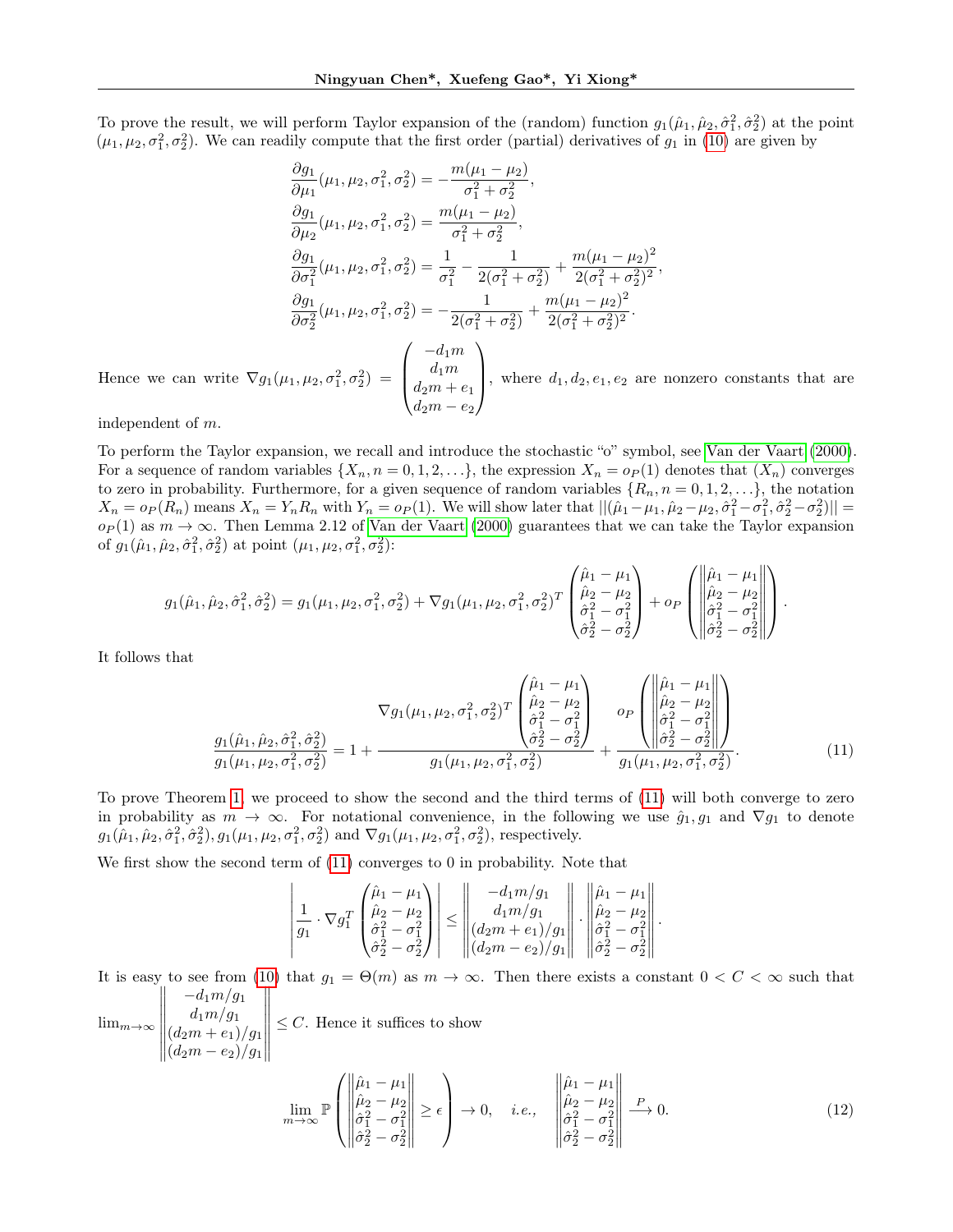To this end, we can compute that

$$
\mathbb{P}\left(\left\|\begin{matrix} \hat{\mu}_1 - \mu_1 \\ \hat{\mu}_2 - \mu_2 \\ \hat{\sigma}_1^2 - \sigma_1^2 \\ \hat{\sigma}_2^2 - \sigma_2^2 \end{matrix}\right\| \geq \epsilon\right) \n\leq \mathbb{P}\left(|\hat{\mu}_1 - \mu_1| + |\hat{\mu}_2 - \mu_2| + |\hat{\sigma}_1^2 - \sigma_1^2| + |\hat{\sigma}_2^2 - \sigma_2^2| \geq \epsilon\right) \n\leq \mathbb{P}\left(|\hat{\mu}_1 - \mu_1| \geq \frac{\epsilon}{4}\right) + \mathbb{P}\left(|\hat{\mu}_2 - \mu_2| \geq \frac{\epsilon}{4}\right) + \mathbb{P}\left(|\hat{\sigma}_1^2 - \sigma_1^2| \geq \frac{\epsilon}{4}\right) + \mathbb{P}\left(|\hat{\sigma}_2^2 - \sigma_2^2| \geq \frac{\epsilon}{4}\right).
$$

We know that

$$
\mathbb{P}\left(|\hat{\mu}_1 - \mu_1| \geq \frac{\epsilon}{4}\right)
$$
\n
$$
= \mathbb{P}\left(|\hat{\mu}_1 - \mu_1| \geq \frac{\epsilon}{4}\Big| \operatorname{arm} 1 \text{ chosen}\right) \mathbb{P}(\operatorname{arm} 1 \text{ chosen}) + \mathbb{P}\left(|\hat{\mu}_1 - \mu_1| \geq \frac{\epsilon}{4}\Big| \operatorname{arm} 2 \text{ chosen}\right) \mathbb{P}(\operatorname{arm} 2 \text{ chosen})
$$
\n
$$
\leq \mathbb{P}\left(\left|\frac{x_1 + \ldots + x_{T-m}}{T-m} - \mu_1\right| \geq \frac{\epsilon}{4}\right) + \mathbb{P}\left(\left|\frac{x_1 + \ldots + x_m}{m} - \mu_1\right| \geq \frac{\epsilon}{4}\right)
$$
\n
$$
\leq \frac{16\sigma_1^2}{(T-m)\epsilon^2} + \frac{16\sigma_1^2}{m\epsilon^2},
$$

where the last inequality comes from Chebyshev's inequality. Therefore, we can obtain  $\lim_{m\to\infty} \mathbb{P}(|\hat{\mu}_1 - \mu_1| \ge \frac{\epsilon}{4}) \to 0$ , since  $T - m \ge m$ . Similarly, we can obtain that  $\lim_{m \to \infty} \mathbb{P}(|\hat{\mu}_2 - \mu_2| \ge \frac{\epsilon}{4}) \to 0$ ,  $\lim_{m \to \infty} \mathbb{P}(|\hat{\sigma}_1^2 - \sigma_1^2| \ge \frac{\epsilon}{4}) \to 0$  and  $\lim_{m\to\infty} \mathbb{P}\left( |\hat{\sigma}_2^2 - \sigma_2^2| \ge \frac{\epsilon}{4} \right) \to 0$ . This establishes [\(12\)](#page-14-1), and it follows that the second term of [\(11\)](#page-14-0) converges to 0 in probability.

Finally, we show that the third term of  $(11)$  also converges to 0 in probability. From  $(12)$ , we have  $\sqrt{ }$  $\hat{\mu}_1-\mu_1$  $\setminus$ 

 $\rho_P$  $\vert$   $\hat{\mu}_2-\mu_2$  $\hat{\sigma}_{1}^{2} - \sigma_{1}^{2}$ <br>  $\hat{\sigma}_{2}^{2} - \sigma_{2}^{2}$   $\frac{P}{m} \to 0$ . Moreover,  $g_1 = \Theta(m)$  which implies  $\lim_{m \to \infty} \frac{1}{g_1} = 0$ , then it follows that

$$
o_P\left(\begin{vmatrix} \hat{\mu}_1 - \mu_1 \\ \hat{\mu}_2 - \mu_2 \\ \hat{\sigma}_1^2 - \sigma_1^2 \\ \hat{\sigma}_2^2 - \sigma_2^2 \end{vmatrix}\right)_{P} 0.
$$

Therefore, we can deduce from [\(11\)](#page-14-0) that the result in Theorem [1](#page-7-1) holds.

## <span id="page-15-0"></span>E Proof of Proposition [2](#page-7-2)

**Proof.** Recall from [\(7\)](#page-12-2) that the bias of arm 1 is given by

$$
\mathsf{E}_{P}[\hat{\mu}_{1}(T)] - \mu_{1} = \frac{T - 2m}{T - m} \cdot \mathsf{E}_{P} \left[ (\mu_{1} - \bar{X}_{m}) \mathbb{I}_{\{\bar{X}_{m} \ge \mu_{2}\}} \right]. \tag{13}
$$

We focus on estimating the quantity

<span id="page-15-2"></span><span id="page-15-1"></span>
$$
G(\bar{X}_m) \coloneqq \mathsf{E}_P \left[ (\mu_1 - \bar{X}_m) \mathbb{I}_{\{\bar{X}_m \geq \mu_2\}} \right].
$$

We first consider the case  $\mu_1 < \mu_2$ . Then

$$
G(\bar{X}_m) = \mathsf{E}\left[ (\mu_2 - \bar{X}_m) \mathbb{I}_{\{\bar{X}_m \ge \mu_2\}} \right] + (\mu_1 - \mu_2) \mathbb{P}(\bar{X}_m \ge \mu_2). \tag{14}
$$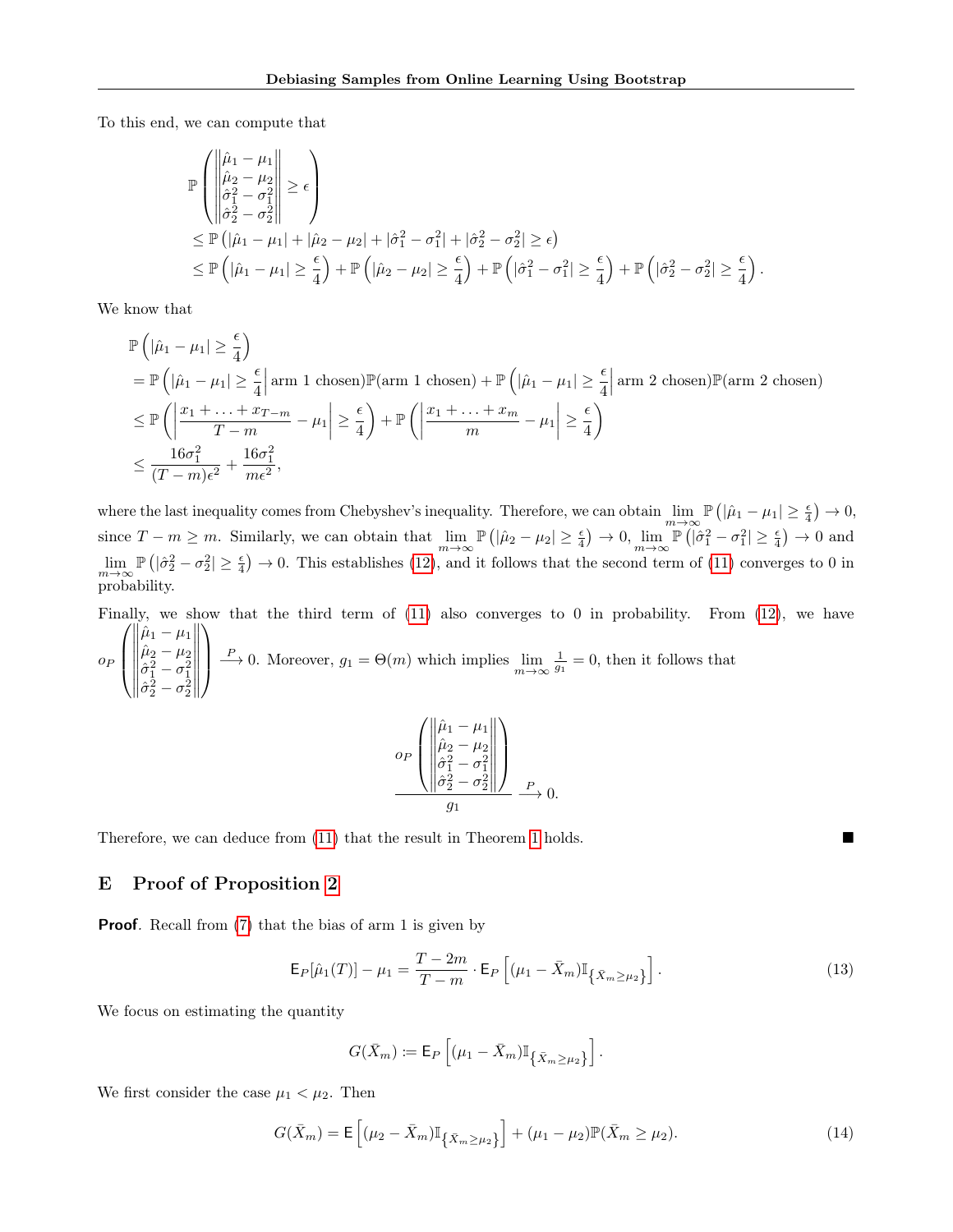Since  $\mu_1 < \mu_2$ , for the second term of [\(14\)](#page-15-1), by the Bahadur-Rao theorem (Theorem 3.7.4 [Dembo and Zeitouni](#page-9-27) [\(1998\)](#page-9-27)), we have

$$
\mathbb{P}(\bar{X}_m \ge \mu_2) = \frac{e^{-m\Lambda^*(\mu_2)}}{\sqrt{2\pi m\eta''(\zeta)}}(c_0 + o(1)),\tag{15}
$$

where  $\eta(h) = \log \mathsf{E}[e^{hX_1}], \zeta > 0$  is defined by the implicit equation  $\eta'(\zeta) = \mu_2$  for a given  $\mu_2 > \mu_1$ , and  $\Lambda^*$  is the Legendre-Fenchel transform of  $\eta$ :

<span id="page-16-3"></span><span id="page-16-0"></span>
$$
\Lambda^*(x) = \sup_{h \in \mathbb{R}} (hx - \eta(h)).
$$

The constant  $c_0 > 0$  depends on the reward distribution  $X_i$  is lattice or non-lattice, and it is given by

 $c_0 =$  $\sqrt{ }$ J  $\mathcal{L}$  $\frac{1}{|\zeta|}$ , if  $X_i$  has a non-lattice distribution,  $\frac{d}{1-e^{-|\zeta|d}}$ , if  $X_i$  has a lattice distribution, so that  $\mathbb{P}(X_i = \mu_2) \in (0,1)$ , and d is the largest number to  $\frac{1}{1-e^{-|\zeta|d}}$ , make  $(X_i - \mu_2)/d$  is (a s) an integer number make  $(X_i - \mu_2)/d$  is (a.s.) an integer number. (16)

In addition, for the first term of  $(14)$ , we also have the following result, the proof of which is deferred to the end of this section.

<span id="page-16-1"></span>**Lemma 2.** Let  $X_i$  be i.i.d. random variables with mean  $\mu_1$  and logarithmic moment generating function  $\eta(h) = \log \mathsf{E}[e^{hX_i}]$  and  $\zeta$  is defined by the implicit equation  $\eta'(\zeta) = \mu_2$  for a given  $\mu_2 > \mu_1$ . Let  $J_m(\mu_2) = -\zeta^2 \sqrt{2\pi m \eta''(\zeta)} m \exp{(m \Lambda^*(\mu_2))}.$ 

(a) If the law of  $X_i$  is non-lattice, then

$$
\lim_{m \to \infty} J_m(\mu_2) \mathsf{E}_P[(\mu_2 - \bar{X}_m) \mathbf{1}_{\{\bar{X}_m \ge \mu_2\}}] = 1.
$$

(b) If  $X_i$  has a lattice law, so that  $\mathbb{P}(X_i = \mu_2) \in (0,1)$ ,  $(X_i - \mu_2)/d$  is (a.s.) an integer number, and d is the largest number with this property, then

$$
\lim_{m \to \infty} J_m(\mu_2) \mathsf{E}_P[(\mu_2 - \bar{X}_m) \mathbf{1}_{\{\bar{X}_m \ge \mu_2\}}] = \frac{\zeta d \cdot e^{-\zeta d}}{1 - e^{-\zeta d}}.
$$

Therefore, we have

<span id="page-16-2"></span>
$$
\mathsf{E}_{P}\left[ (\mu_2 - \bar{X}_m)\mathbb{I}_{\left\{ \bar{X}_m \geq \mu_2 \right\}} \right] = \frac{e^{-m\Lambda^*(\mu_2)}}{\sqrt{2\pi m^3 \eta''(\zeta)}}(c_1 + o(1)),
$$

where  $c_1$  is an explicit constant which also depends on whether the reward  $X_i$  is lattice or non-lattice:

$$
c_1 = \begin{cases} -\frac{1}{\zeta^2}, & \text{if } X_i \text{ has a non-lattice distribution,} \\ -\frac{d \cdot e^{-\zeta d}}{(1 - e^{-\zeta d})\zeta}, & \text{if } X_i \text{ has a lattice distribution, so that } \mathbb{P}(X_i = \mu_2) \in (0, 1), \text{ and } d \text{ is the largest number,} \\ \text{number to make } (X_i - \mu_2)/d \text{ is (a.s.) an integer number.} \end{cases}
$$

Hence we obtain when  $\mu_1 < \mu_2$ ,

$$
G(\bar{X}_m) = \frac{e^{-m\Lambda^*(\mu_2)}}{\sqrt{2\pi m\eta''(\zeta)}} \left( c_0(\mu_1 - \mu_2) + \frac{c_1}{m} + o(1) \right) = \frac{e^{-m\Lambda^*(\mu_2)}}{\sqrt{2\pi m\eta''(\zeta)}} \left( c_0(\mu_1 - \mu_2) + o(1) \right),\tag{17}
$$

where  $c_0 > 0$  is given in [\(16\)](#page-16-0). Hence we have completed the proof for the case  $\mu_1 < \mu_2$ .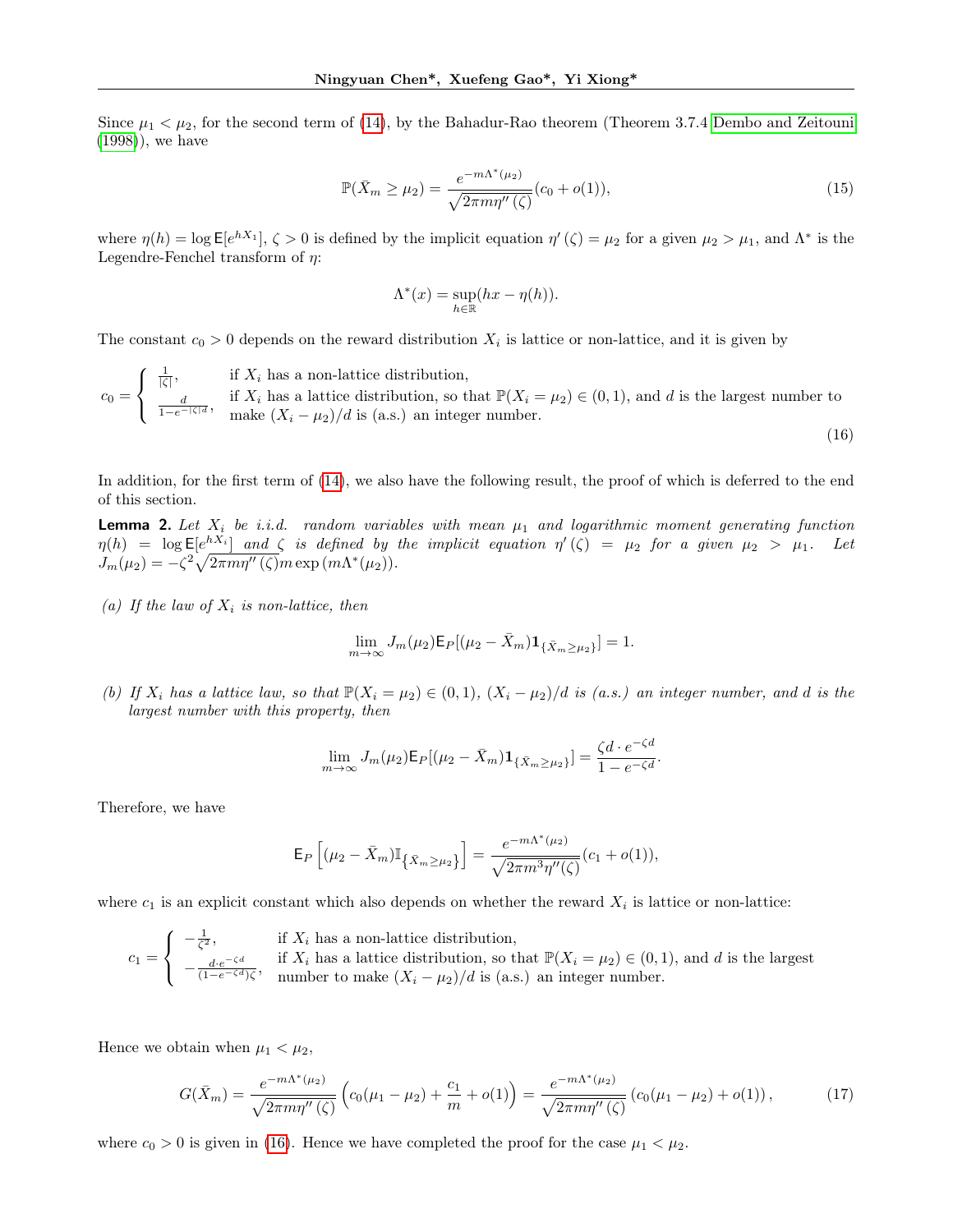We next consider the case when  $\mu_1 > \mu_2$ . Then  $\{\bar{X}_m \geq \mu_2\}$  is not a rare event anymore when m is large, but  $\{\bar{X}_m \leq \mu_2\}$  is a rare event with small probabilities. We can compute

$$
G(\bar{X}_m) = \mathsf{E}_P \left[ (\mu_1 - \bar{X}_m) \mathbb{I}_{\{\bar{X}_m \ge \mu_2\}} \right]
$$
  
= 0 - \mathsf{E}\_P \left[ (\mu\_1 - \bar{X}\_m) \mathbb{I}\_{\{\bar{X}\_m \le \mu\_2\}} \right]  
= (\mu\_2 - \mu\_1) \mathbb{P}(\bar{X}\_m \le \mu\_2) + \mathsf{E}\_P \left[ (\bar{X}\_m - \mu\_2) \mathbb{I}\_{\{\bar{X}\_m \le \mu\_2\}} \right], (18)

where the second equality is due to the fact that  $E_P(\mu_1 - \bar{X}_m) = 0$ . Applying Bahadur-Rao theorem to compute the first term in [\(18\)](#page-17-1) and use a similar argument as in Lemma [2](#page-16-1) to compute the second term in [\(18\)](#page-17-1), we can similarly obtain that when  $\mu_1 > \mu_2$ ,

<span id="page-17-1"></span>
$$
G(\bar{X}_m) = \frac{e^{-m\Lambda^*(\mu_2)}}{\sqrt{2\pi m\eta''(\zeta)}} (c_0 \cdot (\mu_2 - \mu_1) + o(1)),
$$
\n(19)

where  $\zeta$  is the solution to the equation  $\eta'(\zeta) = \mu_2$  and now  $\zeta < 0$  when  $\mu_1 > \mu_2$ . The constant  $c_0 > 0$  is given in [\(16\)](#page-16-0).

Finally, we can combine [\(13\)](#page-15-2), [\(17\)](#page-16-2) and [\(19\)](#page-17-2) to infer that the bias of arm 1 is given by

$$
\mathsf{E}_{P}[\hat{\mu}_1] - \mu_1 = \frac{T - 2m}{T - m} \frac{e^{-m\Lambda^*(\mu_2)}}{\sqrt{2\pi m \eta''(\zeta)}} (-c_* + o(1)),
$$

as  $m \to \infty$ , where the constant  $c_*$  is given by

<span id="page-17-2"></span><span id="page-17-0"></span>
$$
c_* = c_0 \cdot |\mu_1 - \mu_2| > 0,\tag{20}
$$

with  $c_0 > 0$  given in [\(16\)](#page-16-0). The proof is therefore complete.

#### E.1 Proof of Lemma [2](#page-16-1)

**Proof.** We adapt the proof of Bahadur-Rao theorem (Theorem 3.7.4 [Dembo and Zeitouni](#page-9-27) [\(1998\)](#page-9-27)) to our setting. When  $\mu_1 < \mu_2$ , recall  $\eta(h) = \log \mathsf{E}[e^{hX_1}]$ , and  $\Lambda^*(x) = \sup_{h \in \mathbb{R}} (hx - \eta(h))$ . Then define  $D_\eta := \{h \in \mathbb{R} : \eta(h) < \infty\}$ . Then in  $\text{Int}{D_{\eta}}$ , we have  $\eta'(h) = \text{E}[X_1 \exp(hX_1 - \eta(h))]$ ,  $\eta''(h) = \text{E}[X_1^2 \exp(hX_1 - \eta(h))] - \text{E}[X_1 \exp(hX_1 - \eta(h))]^2$ . And  $\zeta$  is the solution to the implicit equation  $\eta'(\zeta) = \mu_2$  if  $\mu_1 < \mu_2$ , then  $\Lambda^*(\mu_2) = \zeta \mu_2 - \eta(\zeta)$ . We follow [Dembo](#page-9-27) [and Zeitouni](#page-9-27) [\(1998\)](#page-9-27) and define a new probability measure  $\tilde{P}$  by  $\frac{d\tilde{P}}{dP} = \exp(\zeta x - \eta(\zeta))$  and let  $Z_i = \frac{X_i - \mu_2}{\sqrt{\eta''(\zeta)}}$  $\frac{i-\mu_2}{\eta''(\zeta)}$ . Then it follows that  $Z_i$  are i.i.d. random variables satisfying  $\mathsf{E}_{\tilde{P}}[Z_i] = 0$ ,  $\mathsf{E}_{\tilde{P}}[Z_i^2] = 1$ ,  $\mathsf{E}_{\tilde{P}}[Z_i^3] := z_3 < \infty$ . We also define  $\psi_m \coloneqq \zeta \sqrt{m\eta''(\zeta)}, W_m = \frac{\sum_{i=1}^m Z_i}{\sqrt{m}}, F_m$  is the cumulative distribution function of  $W_n$  under measure  $\widetilde{P}$ , then we know that  $\bar{X}_m = \mu_2 + \sqrt{\eta''(\zeta)/m}W_m$ . Therefore, we can calculate

$$
\mathsf{E}_{P}[(\mu_{2} - \bar{X}_{m})\mathbf{1}_{\{\bar{X}_{m} > \mu_{2}\}}]
$$
\n
$$
= \mathsf{E}_{\tilde{P}}[\exp(-m(\zeta\bar{X}_{m} - \eta(\zeta))\cdot(-\sqrt{\eta''(\zeta)/m}W_{m})\cdot\mathbf{1}_{\{\bar{X}_{m} > \mu_{2}\}}]
$$
\n
$$
= -\exp(m(\zeta\mu_{2} - \eta(\zeta)))\cdot\sqrt{\eta''(\zeta)/m}\cdot\mathsf{E}_{\tilde{P}}[\exp(-m\zeta\sqrt{\eta''(\zeta)/m}W_{m})\cdot W_{m}\mathbf{1}_{\{W_{n}>0\}}]
$$
\n
$$
= -\exp(-m\Lambda^{*}(\mu_{2}))\cdot\sqrt{\eta''(\zeta)/m}\cdot\int_{0}^{\infty}\exp(-\psi_{m}x)xdF_{m}.
$$

Hence,

$$
J_m(\mu_2) \mathsf{E}_P[(\mu_2 - \bar{X}_m) \mathbf{1}_{\{\bar{X}_m > \mu_2\}}]
$$
  
=  $\zeta^2 \sqrt{2\pi m \eta''(\zeta)} m \cdot \sqrt{\eta''(\zeta) / m} \cdot \int_0^\infty \exp(-\psi_m x) x dF_m$   
=  $\sqrt{2\pi} \psi_m^2 \int_0^\infty \exp(-\psi_m x) x dF_m(x)$   
=  $-\sqrt{2\pi} \psi_m^2 \int_0^\infty F_m(x) \exp(-\psi_m x) (-\psi_m x + 1) dx.$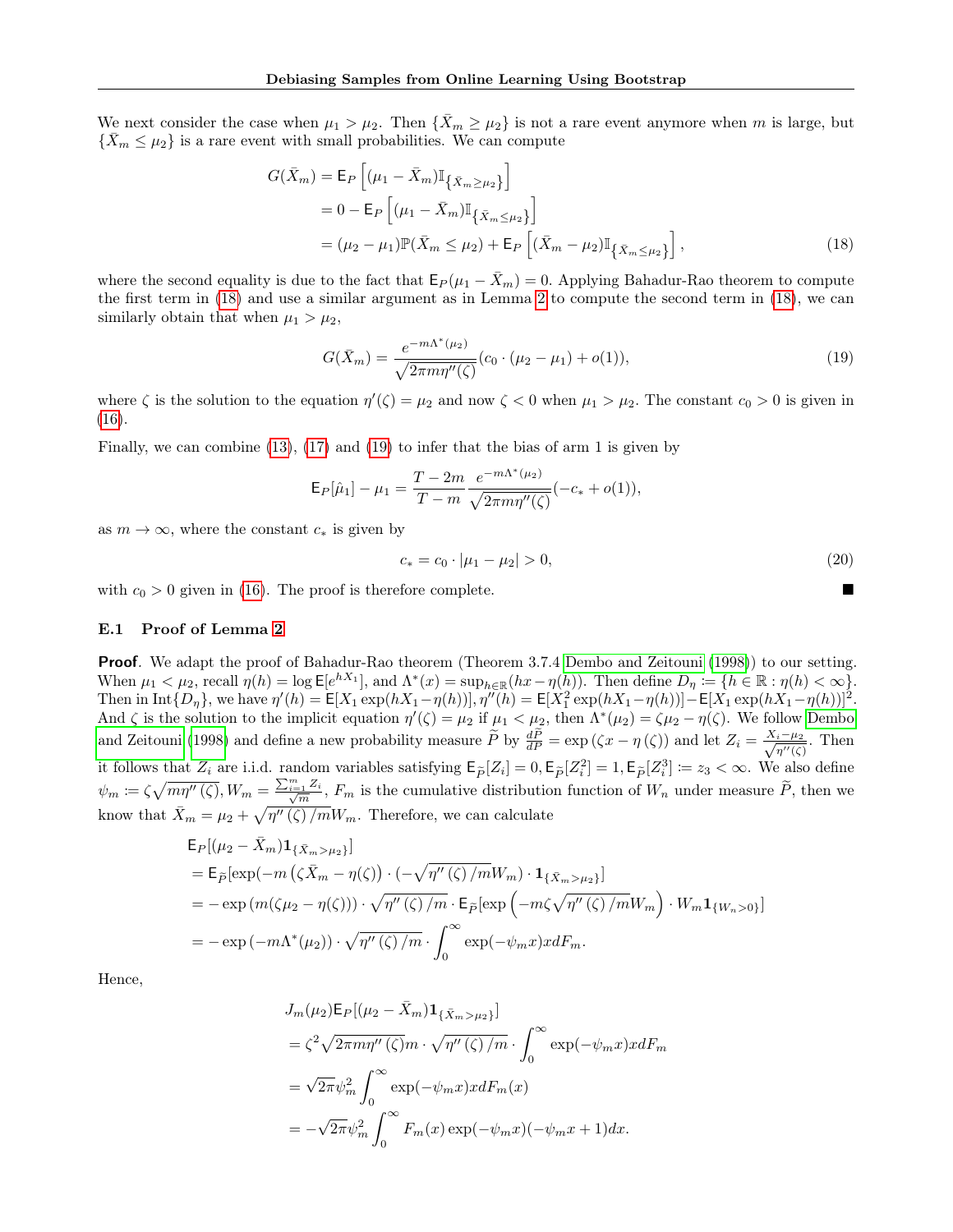Let  $t = \psi_m x$ , then

$$
J_m(\mu_2) \mathsf{E}_P[(\mu_2 - \bar{X}_m) \mathbf{1}_{\{\bar{X}_m > \mu_2\}}]
$$
  
=  $-\sqrt{2\pi} \psi_m \int_0^\infty F_m(t/\psi_m) \exp(-t)(-t+1) dt$   
=  $-\sqrt{2\pi} \psi_m \left[ \int_0^\infty (F_m(t/\psi_m) - F_m(0)) \exp(-t)(-t+1) dx + \int_0^\infty F_m(0) \exp(-t)(-t+1) dt \right].$ 

Note that  $\int_0^\infty \exp(-t)(-t+1)dx = 0$ , therefore, we have

$$
J_m(\mu_2) \mathsf{E}_P[(\mu_2 - \bar{X}_m) \mathbf{1}_{\{\bar{X}_m > \mu_2\}}] = -\sqrt{2\pi} \int_0^\infty \psi_m \left( F_m(t/\psi_m) - F_m(0) \right) \exp(-t) (-t+1) dt.
$$

We now discuss the lattice and non-lattice cases separately.

(a) When  $X_1$  has a non-lattice law, the Berry-Esseen expansion [Feller](#page-9-28) [\(2008\)](#page-9-28) of  $F_m(x)$  yields

$$
\lim_{m \to \infty} \left[ \sqrt{m} \sup_x \left| F_m(x) - \Phi(x) - \frac{z_3}{6\sqrt{m}} \left( 1 - x^2 \right) \phi(x) \right| \right] = 0,
$$

where  $z_3 = \mathsf{E}_{\widetilde{P}}[Z_i^3] < \infty$ .

Let  $C_m \coloneqq -$ √  $\overline{2\pi} \int_0^\infty \psi_m e^{-t}(-t+1) \left[ \Phi\left(\frac{t}{\psi_m}\right) + \frac{z_3}{6\sqrt{m}} \left(1 - \left(\frac{t}{\psi_m}\right)^2\right) \phi\left(\frac{t}{\psi_m}\right) - \Phi(0) - \frac{z_3}{6\sqrt{m}} \phi(0)\right] dt$ . Note that  $\psi_m = O(\sqrt{m})$ , then we can get √

$$
\lim_{m \to \infty} |J_m(\mu_2) \mathsf{E}_{\mu} [(\mu_2 - \bar{X}_m) \mathbf{1}_{\{\bar{X}_m > \mu_2\}}] - C_m| = 0.
$$

Moreover,

$$
\lim_{m \to \infty} C_m = \lim_{m \to \infty} (-\sqrt{2\pi}) \int_0^\infty \psi_m e^{-t} (-t+1) \left[ \Phi\left(\frac{t}{\psi_m}\right) - \Phi(0) \right] dt
$$
  
+ 
$$
\lim_{m \to \infty} (-\sqrt{2\pi}) \int_0^\infty \psi_m e^{-t} (-t+1) \left[ \frac{z_3}{6\sqrt{m}} \left( 1 - \left(\frac{t}{\psi_m}\right)^2 \right) \phi\left(\frac{t}{\psi_m}\right) - \frac{z_3}{6\sqrt{m}} \phi(0) \right] dt
$$
  
= 
$$
\lim_{m \to \infty} (-\sqrt{2\pi}) \int_0^\infty \psi_m e^{-t} (-t+1) \left[ \Phi\left(\frac{t}{\psi_m}\right) - \Phi(0) \right] dt
$$

Taylor expansion of  $\Phi(\frac{t}{\psi_m})$  shows that  $\Phi(\frac{t}{\psi_m}) = \Phi(0) + \frac{t}{\psi_m}\phi(0) + O(\frac{t^2}{m})$ , where  $\phi$  is the density function of  $N(0, 1)$ . Therefore by dominated convergence theorem we have

$$
\lim_{m \to \infty} C_m = (-\sqrt{2\pi}) \int_0^{\infty} e^{-t} (-t+1)t \phi(0) dt = \sqrt{2\pi} \phi(0) = 1.
$$

Thus, we obtain

$$
\lim_{m \to \infty} J_m(\mu_2) \mathsf{E}_P[(\mu_2 - \bar{X}_m) \mathbf{1}_{\{\bar{X}_m > \mu_2\}}] = 1.
$$

(b) When  $X_1$  has a lattice law, we have  $Z_i = \frac{X_i - \mu_2}{\eta''(\zeta)} \in \{\frac{md}{\eta''(\zeta)} : m \in \mathcal{Z}\}\.$  From the Berry-Esseen expansion [Feller](#page-9-28) [\(2008\)](#page-9-28), we have

$$
\lim_{m \to \infty} \left[ \sqrt{m} \sup_x \left| F_m(x) - \Phi(x) - \frac{z_3}{6\sqrt{m}} \left( 1 - x^2 \right) \phi(x) - \phi(x) g \left( x, \frac{d}{\sqrt{\eta''(\zeta)m}} \right) \right| \right] = 0,
$$

where  $g(x, h) = \frac{h}{2} - (x \mod h)$  if  $(x \mod h) \neq 0$  and  $g(x, h) = -\frac{h}{2}$  if  $(x \mod h) = 0$ . Then,

$$
\lim_{m \to \infty} J_m(\mu_2) \mathsf{E}_P[(\mu_2 - \bar{X}_m) \mathbf{1}_{\{\bar{X}_m > \mu_2\}}]
$$
\n
$$
= 1 + \lim_{m \to \infty} (-\sqrt{2\pi}) \int_0^\infty \psi_m e^{-t}(-t+1) \left[ \phi\left(\frac{t}{\psi_m}\right) g\left(\frac{t}{\psi_m}, \frac{\zeta d}{\psi_m}\right) - \phi(0) g\left(0, \frac{\zeta d}{\psi_m}\right) \right] dt.
$$